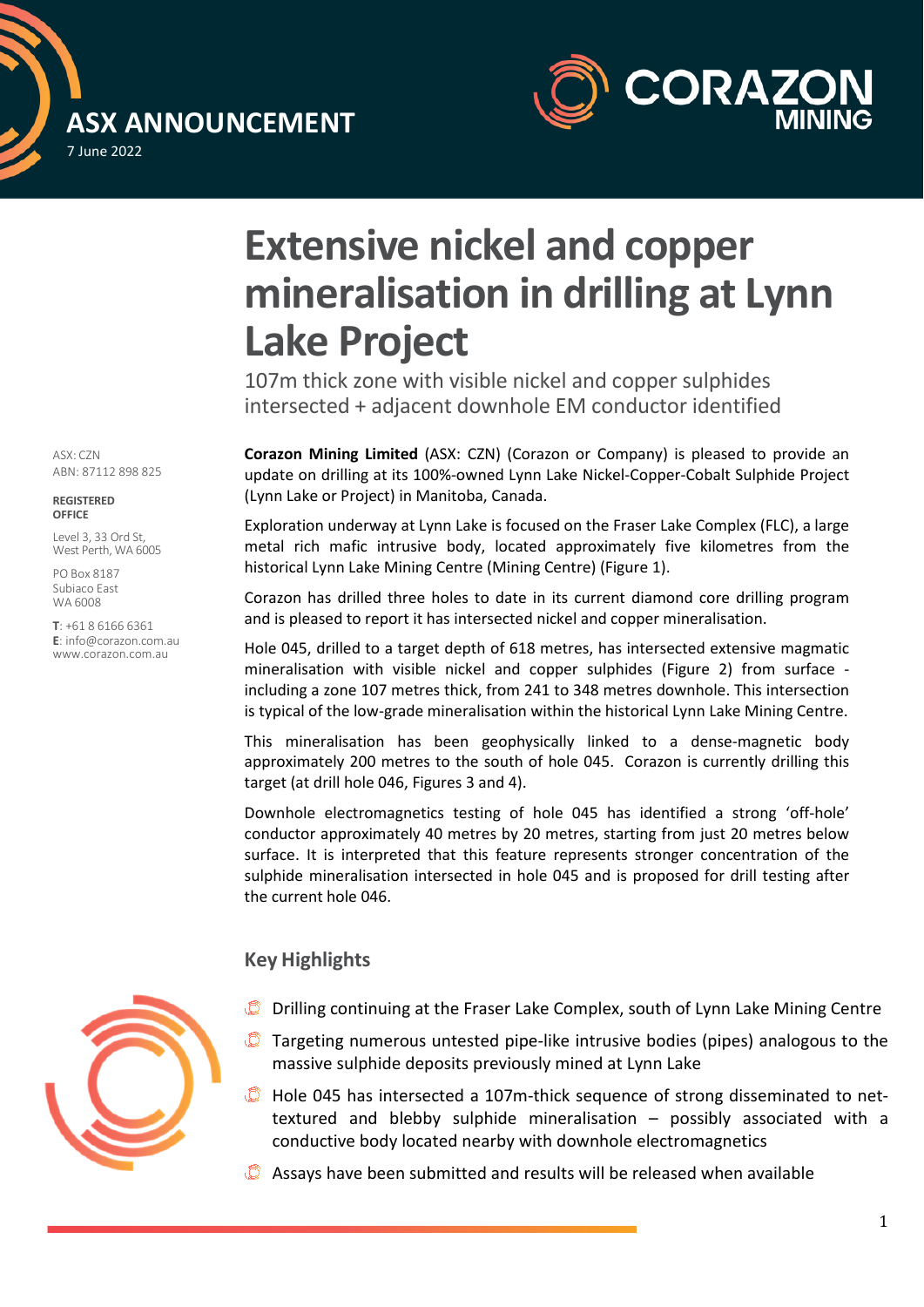



**Figure 1** – Lynn Lake Project - MobileMT survey magnetic susceptibility inversion depth slice at 50m below surface - over a GeoTem total-field regional aeromagnetic image, with the area of the gravity high target outlined.

#### **Details of Drilling Completed**

Corazon plans to test a minimum of four targets at the FLC, for a total of approximately 3,000 metres of core drilling in the current phase of drilling. About eight to ten priority targets were generated from recent geological surveys (ASX announcement 17 January 2022) and, pending drilling results, the current program may be extended to include these priority targets.

To date, an initial test of three targets has been completed for a total of 1,923 metres (Table 1, drillholes FLC-2022-041, 042 and 045).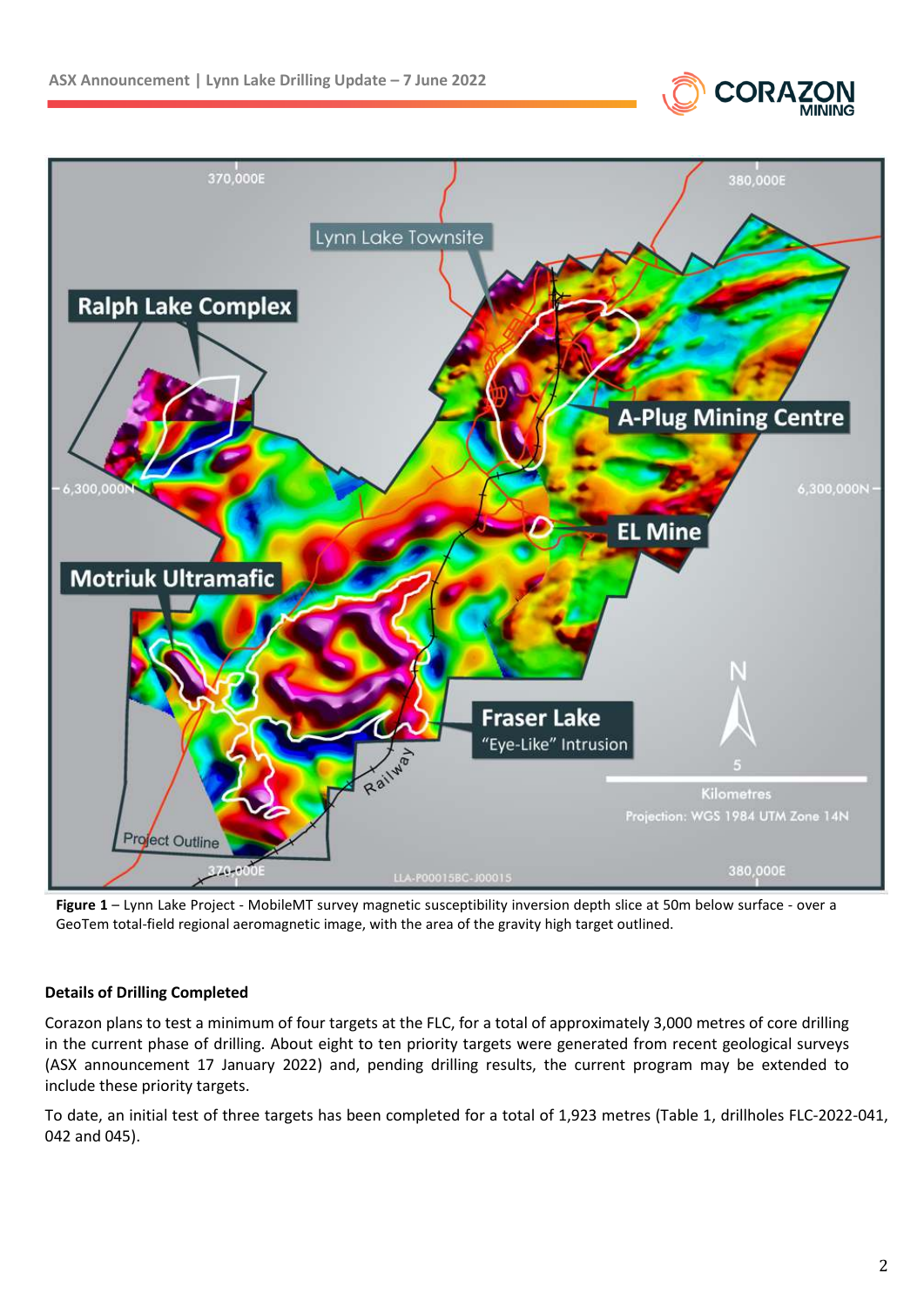



**Figure 2** – FLC2022-045 core photos of typical sulphide mineralisation – Pentlandite (Ni sulphide), Chalcopyrite (Cu sulphide) and Pyrrhotite (Fe sulphide) within Olivine Pyroxenite host rock

**Drill hole FLC-2022-045** has been completed, to a depth of 618 metres, targeting a large coincident gravity/magnetic anomaly within the Motriuk Complex (Figure 1). Motriuk forms part of the intrusive magmatic channel system, located west of the main FLC intrusion.

Hole 045 has intersected extensive magmatic sulphide mineralisation from surface, including visible nickel and copper sulphides (Figure 2). The best zone of mineralisation is 107 metres in thickness, from 241 to 348 metres downhole, and is similar to the low-grade mineralisation at the historical Lynn Lake Mining Centre. This includes disseminated, nettextured and aggregate blebby sulphides typically <5% of the rock mass and up to 20% over short intervals (Table 2).

The mineralisation intersected within hole 045 has been geophysically traced to a dense-magnetic body approximately 200 metres to the south (Figure 4). Drilling of the core of the anomaly has commenced with drill hole FLC-2022-046.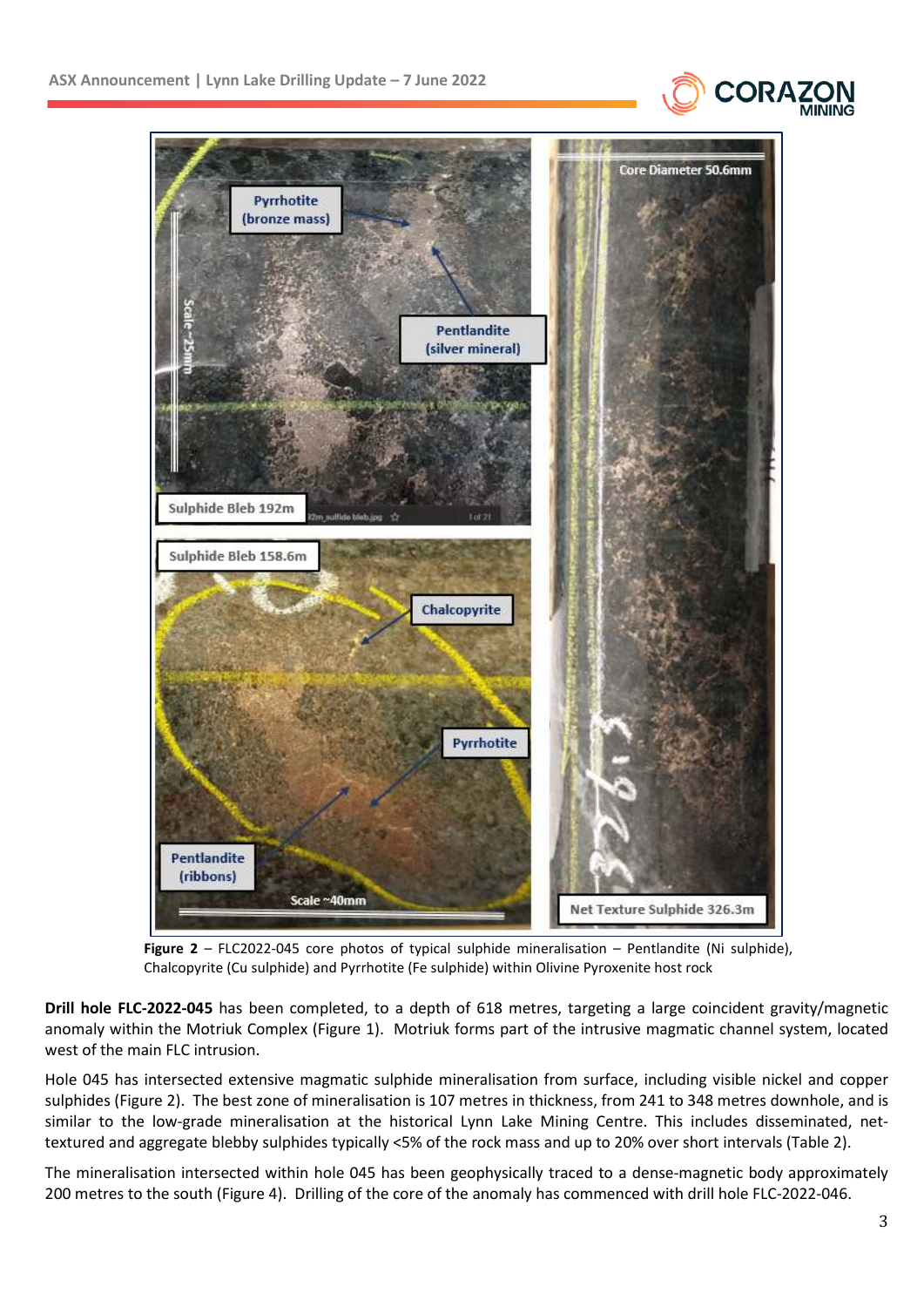

Downhole electromagnetics (DHEM) completed within hole 045 has identified an exciting nearby off-hole conductor (Figure 4), measuring approximately 40m by 20m, starting from only about 20 metres below surface. This conductor possibly represents a stronger concentration of the sulphides intersected by hole 045. Drilling of this anomaly (proposed hole FLC-2022-047) will be completed subsequent to drilling hole 046.

**Drill holes FLC-2022-041 and 042** (Figure 3) were paused approximately 200 metres from their proposed final depth. Variations in the lithologies intersected in drilling have not matched the interpretation of the aerial geophysics (gravity, magnetics and electromagnetics). As such, Corazon has taken a cautious approach, deciding to complete DHEM to assess the progress and positioning of the drill holes. DHEM is a geophysical method that is much more accurate for the definition of massive sulphides (compared to aerial methods) and is expected to refine the targeting methodology for these areas.

Wet weather and poor surface conditions are currently preventing access to these drill holes. DHEM will be completed as a priority as soon as conditions improve.

The current drilling program is expected to extend past its planned completion date (the end of the current month). Assays will be progressively submitted, and results will be released when available.

#### **Background to Drill Targets**

The current drilling program has been designed to test discrete, geophysically-dense pipe-like bodies (pipes) within the FLC, which are analogous to the spatially related ultramafic intrusives and massive sulphide deposits within the Mining Centre, which were previously successfully mined over a period of 24 years.

Corazon completed a detailed aerial gravity geophysical survey over the FLC in January 2022 that identified numerous dense, pipe-like bodies that have not been drill-tested (Figure 2) (ASX announcement 17 January 2022). These features are also present within the magnetic data and appear to come together to form a large body at depth within the centre of the FLC.

The geophysical characteristics of the FLC pipes are most similar to the EL Deposit within the Mining Centre. The EL Deposit is a vertical intrusive mafic pipe, about 300 metres in diameter, with an internal core of massive sulphide breccia and ultramafic rocks between 80 and 120 metres in diameter.

The EL Deposit was mined to only 200 metres below surface, producing approximately 1.9 million tonnes of ore at 2.4% nickel and 1.15% copper.

The potential for massive sulfide deposits to exist in close association with ultramafic lithologies within the extremely mineralised FLC forms the basis of the Company's current drilling program.

| <b>Hole ID</b> | East UTM | North UTM | RL m | UTM_Azim | Dip | <b>EOH</b><br>(m) |
|----------------|----------|-----------|------|----------|-----|-------------------|
| FLC-2022-041   | 370927   | 6295816   | 361  | 043      | 80  | 606               |
| FLC-2022-042   | 372464   | 6297256   | 360  | 224      | 83  | 699               |
| FLC-2022-045   | 369108   | 6296208   | 343  | 308      | 79  | 618               |

**Table 1** – Drill hole collar setup details (survey datum grid system NAD 83 Zone 14N)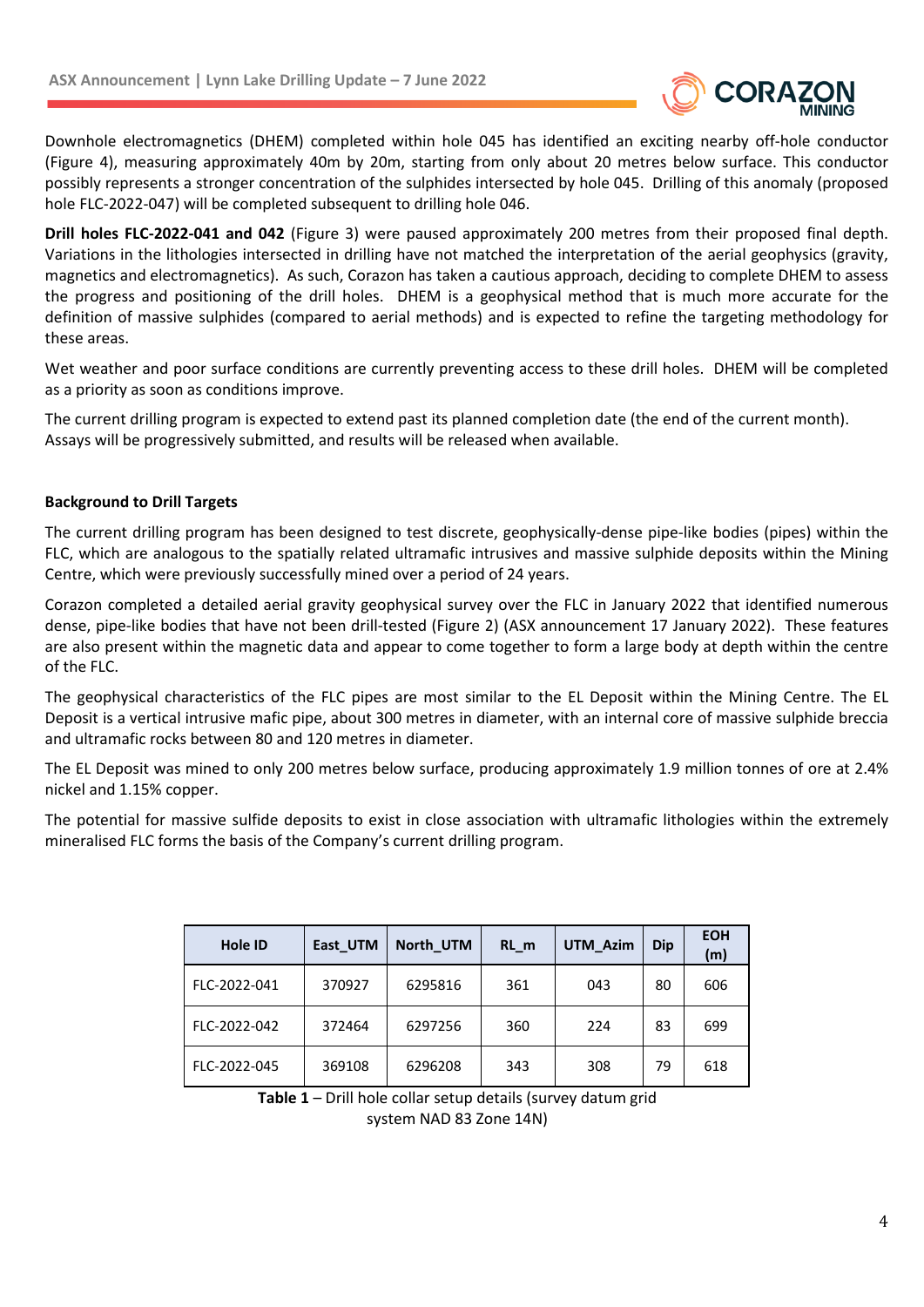

| Lithology          | From (m) | To $(m)$ | Interval<br>(m) | <b>Total</b><br><b>Sulphide</b><br>℅ | <b>Style</b>     |
|--------------------|----------|----------|-----------------|--------------------------------------|------------------|
|                    | 241.40   | 243.00   | 1.60            | $1-5$                                | ds, int          |
|                    | 245.00   | 245.20   | 0.20            | 10-15                                | ds, int, vn      |
|                    | 245.20   | 264.72   | 19.52           | 1-5                                  | ds, int          |
|                    | 264.72   | 265.00   | 0.28            | 10-15                                | ds, int, vn      |
|                    | 265.00   | 266.00   | 1.00            | 1-5                                  | ds, int          |
|                    | 266.00   | 267.00   | 1.00            | $5 - 10$                             | ds, int          |
|                    | 267.00   | 269.00   | 2.00            | 1-5                                  | ds, int          |
|                    | 269.00   | 269.65   | 0.65            | 10-15                                | ds, int, vn      |
|                    | 269.65   | 274.36   | 4.71            | 1-5                                  | ds, int          |
|                    | 274.36   | 274.84   | 0.48            | <1                                   | ds, int          |
|                    | 278.56   | 280.53   | 1.97            | $1-5$                                | ds, int, vn      |
|                    | 280.53   | 284.50   | 3.97            | 10-15                                | ds, int, net, vn |
|                    | 284.50   | 287.02   | 2.52            | 1-5                                  | ds, int, vn      |
|                    | 287.02   | 288.38   | 1.36            | <1                                   | ds, int          |
|                    | 288.38   | 289.57   | 1.19            | $5 - 10$                             | ds, int, vn      |
|                    | 289.57   | 294.54   | 4.97            | 1-5                                  | ds, int, vn      |
|                    | 294.54   | 295.03   | 0.49            | <1                                   | ds, int          |
|                    | 295.20   | 302.55   | 7.35            | <1                                   | ds, int          |
| Olivine Pyroxenite | 302.55   | 307.53   | 4.98            | 1-5                                  | ds, int          |
|                    | 307.53   | 308.05   | 0.52            | 5-10                                 | ds, int, net     |
|                    | 308.05   | 308.38   | 0.33            | 1-5                                  | ds, int          |
|                    | 313.94   | 319.24   | 5.30            | 1-5                                  | ds, int, vn      |
|                    | 322.26   | 324.20   | 1.94            | $5 - 10$                             | ds, int, net     |
|                    | 324.20   | 325.79   | 1.59            | 1-5                                  | ds, int, vn      |
|                    | 325.79   | 326.58   | 0.79            | $5 - 10$                             | ds, int, net     |
|                    | 326.58   | 329.00   | 2.42            | $1-5$                                | ds, int, vn      |
|                    | 329.00   | 329.87   | 0.87            | $5 - 10$                             | ds, int, net     |
|                    | 329.87   | 335.31   | 5.44            | 1-5                                  | ds, int          |
|                    | 335.31   | 335.54   | 0.23            | 15-20                                | ds, int, vn      |
|                    | 335.54   | 336.23   | 0.69            | 1-5                                  | ds, int, vn      |
|                    | 336.23   | 336.82   | 0.59            | $5 - 10$                             | ds, int, vn      |
|                    | 336.82   | 337.08   | 0.26            | $1 - 5$                              | ds, int          |
|                    | 337.08   | 345.91   | 8.83            | $1 - 5$                              | ds, int          |
|                    | 345.91   | 347.05   | 1.14            | $5 - 10$                             | ds, int          |
|                    | 347.05   | 348.21   | 1.16            | 1-5                                  | ds, int          |
|                    | 348.21   | 353.51   | 5.30            | <1                                   | ds, blb          |

**Table 2** – Drill hole summary log of sulphide mineralisation. Sulphide Styles: ds = disseminated, int = interstitial, vn = vein, blb = blebby, net = net texture.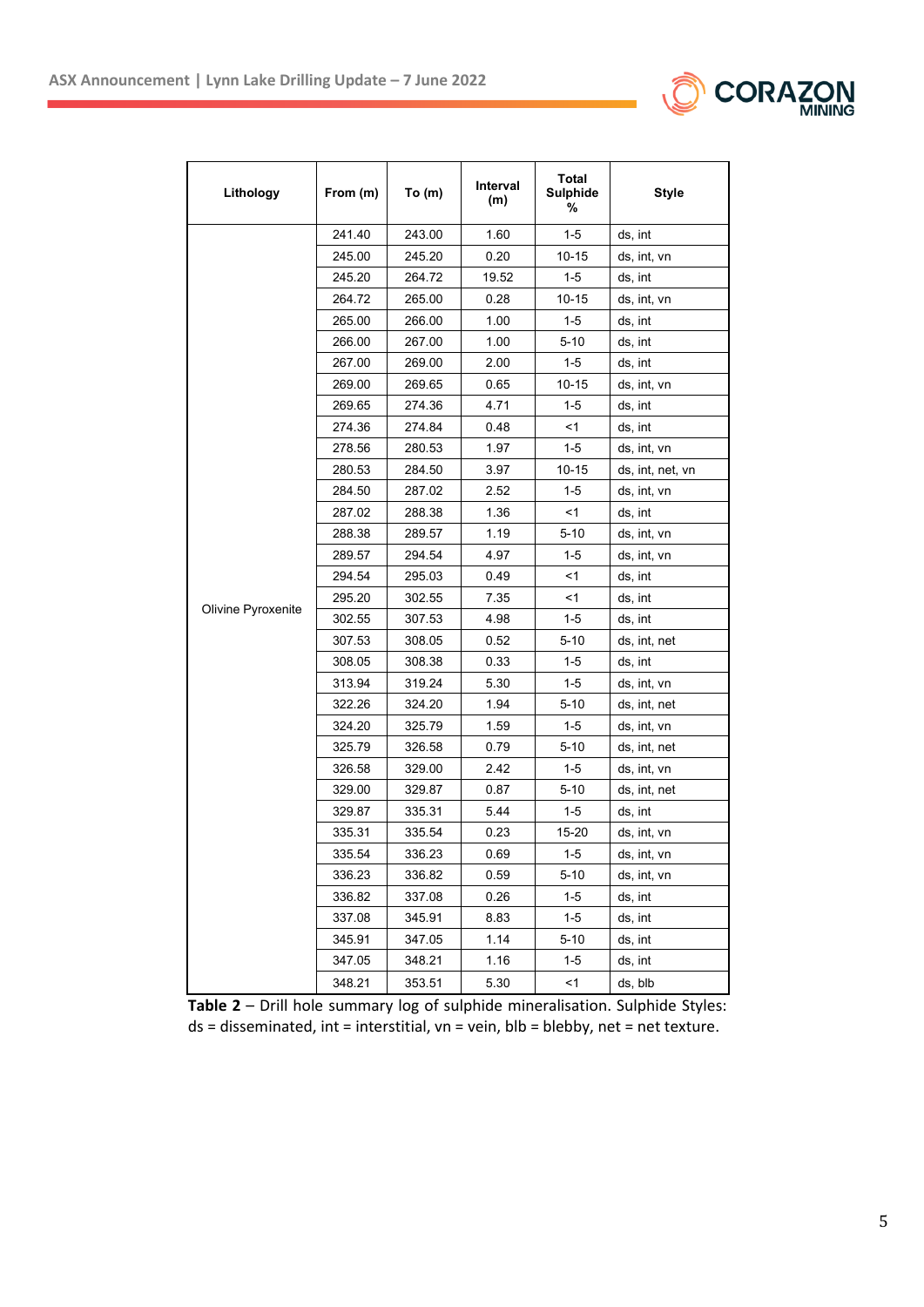



**Figure 3** – Gravity Inversion Image – Targets being drilled are defined with drill hole numbers FLC-2022-**041**, -**042**, -**045**.



**Figure 4** – The Motriuk Complex – Completed drill hole **FLC-2022-045** and proposed holes **FLC-2022-046** and -**047**.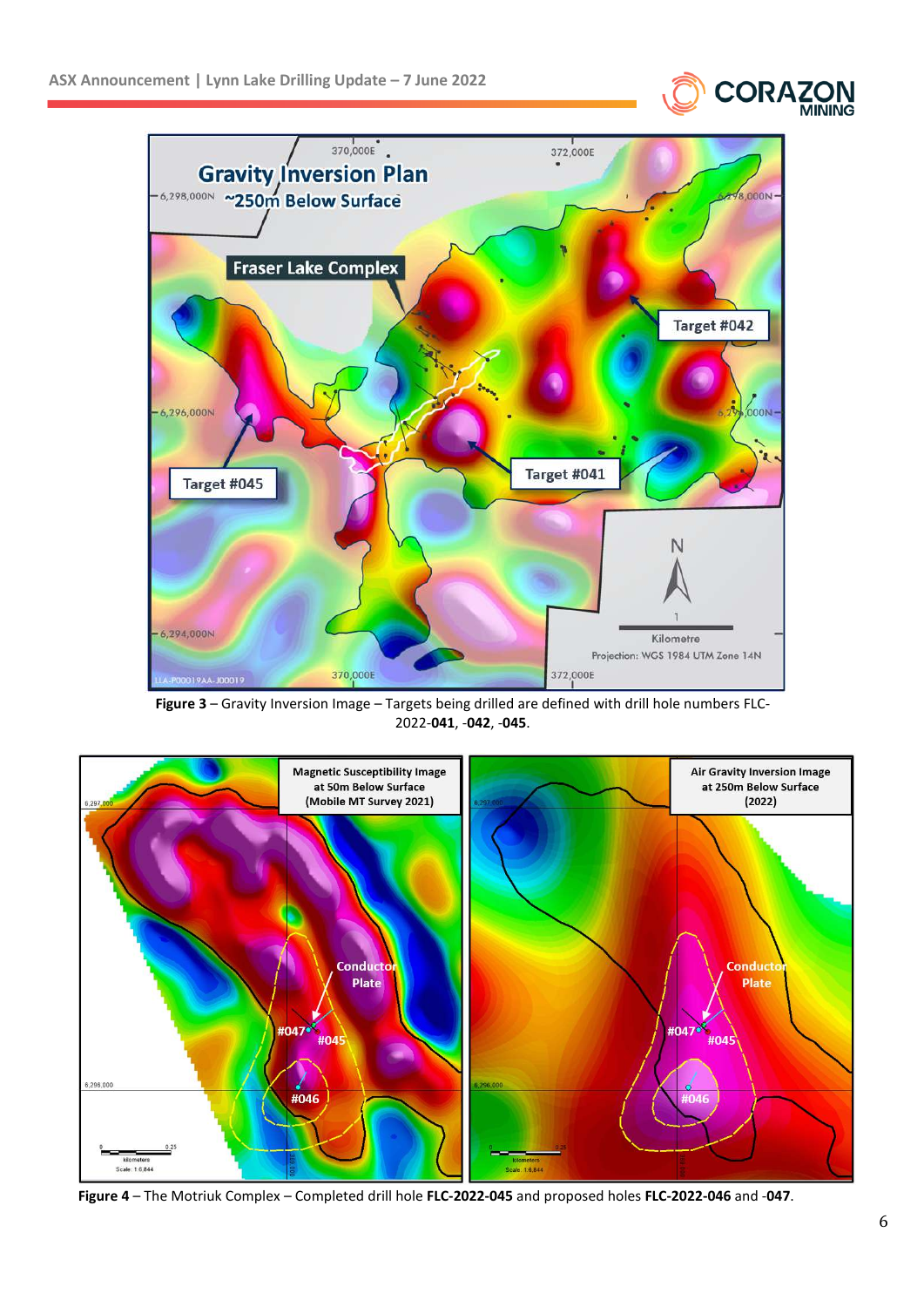

*This announcement has been authorised on behalf of Corazon Mining Limited by Managing Director, Mr. Brett Smith.* 

**For further information visit www.corazon.com.au or contact:** 

**Brett Smith James Moses**  Managing Director Media & Investor Relations Corazon Mining Limited Mandate Corporate P: +61 (08) 6166 6361 M: +61 (0) 420 991 574 E: info@corazonmining.com.au E: james@mandatecorporate.com.au

#### **About Corazon**

Corazon Mining Limited (ASX: CZN) is an Australian resource company with projects in Australia and Canada.

In Canada, Corazon has consolidated the entire historical Lynn Lake Nickel Copper Cobalt Mining Centre (Lynn Lake) in the province of Manitoba. It is the first time Lynn Lake has been under the control of one company since mine closure in 1976. Lynn Lake hosts a large JORC nickel-copper-cobalt resource and presents Corazon with a major development opportunity that is becoming increasingly prospective due to recent increases in the value of both nickel and cobalt metals, and their expected strong demand outlooks associated with their core use in the emerging global electric vehicle industry.

In Australia, Corazon is exploring the Miriam Nickel-Copper Sulphide Project (Miriam) in Western Australia and the Mt Gilmore Cobalt-Copper-Gold Sulphide Project (Mt Gilmore) in New South Wales.

Miriam is a highly prospective nickel sulphide exploration project, representing a strategic addition to Corazon's portfolio of nickel sulphide assets.

Mt Gilmore is centered on a regionally substantive hydrothermal system with extensive copper, cobalt, silver and gold anomalism, including high-grade rock chip samples over a strike of more than twenty (20) kilometres. Mt Gilmore also hosts the Cobalt Ridge Deposit - a unique high-grade cobalt-dominant sulphide deposit.

The commodity mix of Corazon's projects place it in a strong position to take advantage of the growing demand for metals critically required for the booming rechargeable battery sector.

#### *Competent Persons Statement***:**

The information in this report that relates to Exploration Results and Targets is based on information compiled by Mr. Brett Smith, B.Sc Hons (Geol), Member AusIMM, Member AIG and an employee of Corazon Mining Limited. Mr. Smith has sufficient experience that is relevant to the style of mineralisation and type of deposit under consideration and to the activity that he is undertaking to qualify as a Competent Person as defined in the 2012 Edition of the "Australasian Code for Reporting of Exploration Results, Mineral Resources and Ore Reserves". Mr. Smith consents to the inclusion in the report of the matters based on this information in the form and context in which it appears.

Canadian geologist Dr Larry Hulbert has been engaged by Corazon as an expert in magmatic nickel suphide deposits. Dr Hulbert has extensive knowledge of the Lynn Lake district and over 40 years' experience in Ni-Cu-PGM exploration and research. Dr Hulbert is one of North America's foremost experts on magmatic sulphide deposits and would qualify as a Competent Person as defined in the 2012 Edition of the "Australasian Code for Reporting of Exploration Results, Mineral Resources and Ore Reserves".

Dr. Hulbert has authored numerous professional papers, was the recipient of the Barlow Medal from CIM in 1993, a Robinson Distinguished Lecturer for the Geological and Mineralogical Association of Canada for 2001-2002, and in 2003 received the Earth Sciences Sector Merit Award from Natural Resources Canada.

This announcement tables results of a downhole electromagnetic (DHEM) survey completed by Initial Exploration Services Inc, based in British Columbia, Canada. Initial Exploration are an accredited geophysical consultancy with extensive experience in this form of geophysical technique targeting this style of mineralisation.

The results of the DHEM survey have been audited, modelled and interpreted by the Company's consultant geophysicist and 'expert', Martin St-Pierre (P. Geophysicist) from St-Pierre Geoconsultant Inc., based in British Colombia, Canada. Mr St-Pierre consents to the release of this geophysical interpretation as it appears within this announcement.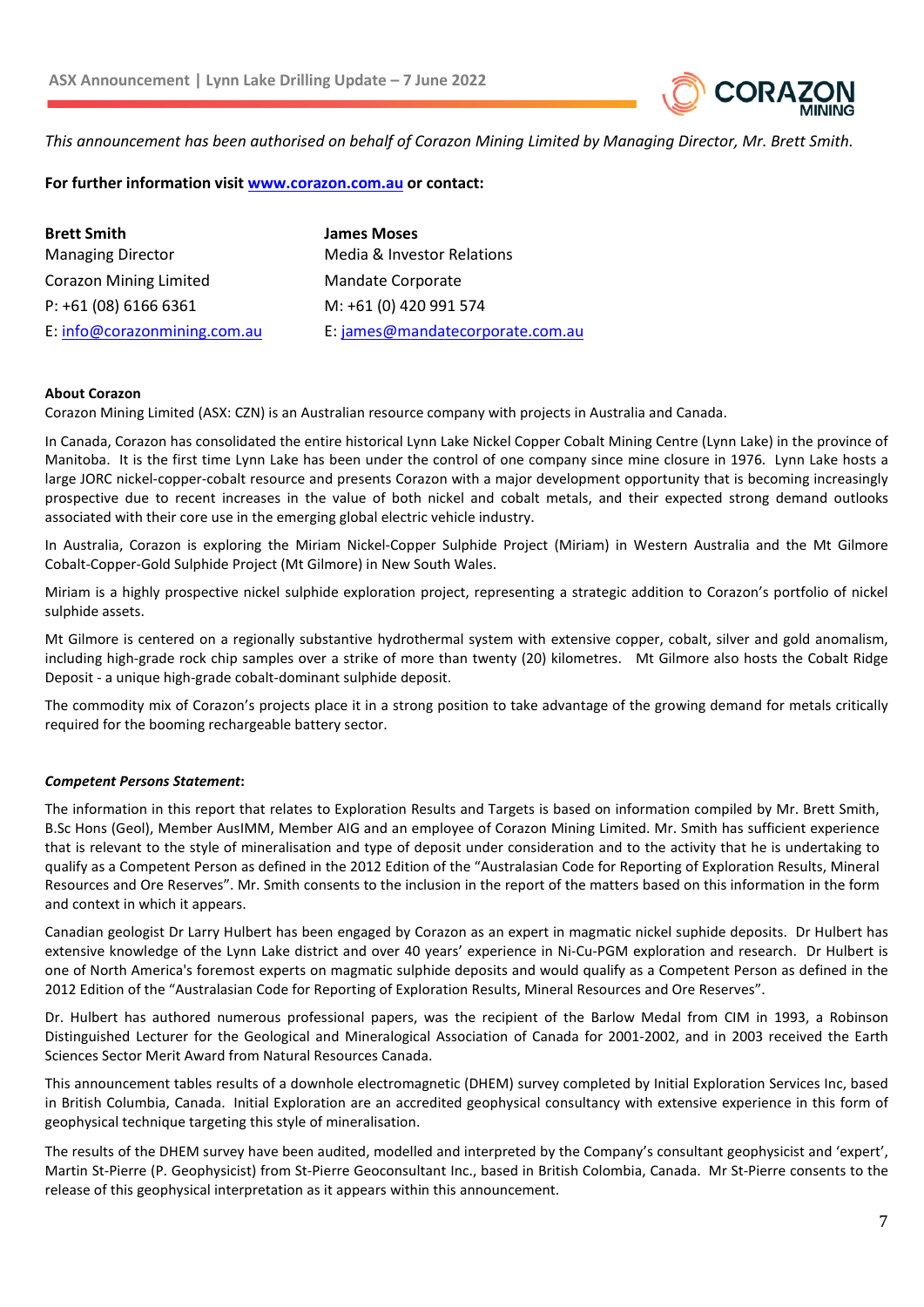

#### *Forward Looking Statements*

This announcement contains certain statements that may constitute "forward looking statement". Such statements are only predictions and are subject to inherent risks and uncertainties, which could cause actual values, results, performance achievements to differ materially from those expressed, implied or projected in any forward looking statements.

Forward-looking statements are statements that are not historical facts. Words such as "expect(s)", "feel(s)", "believe(s)", "will", "may", "anticipate(s)" and similar expressions are intended to identify forward-looking statements. These statements include, but are not limited to statements regarding future production, resources or reserves and exploration results. All such statements are subject to certain risks and uncertainties, many of which are difficult to predict and generally beyond the control of the Company, that could cause actual results to differ materially from those expressed in, or implied or projected by, the forward-looking information and statements. These risks and uncertainties include, but are not limited to: (i) those relating to the interpretation of drill results, the geology, grade and continuity of mineral deposits and conclusions of economic evaluations, (ii) risks relating to possible variations in reserves, grade, planned mining dilution and ore loss, or recovery rates and changes in project parameters as plans continue to be refined, (iii) the potential for delays in exploration or development activities or the completion of feasibility studies, (iv) risks related to commodity price and foreign exchange rate fluctuations, (v) risks related to failure to obtain adequate financing on a timely basis and on acceptable terms or delays in obtaining governmental approvals or in the completion of development or construction activities, and (vi) other risks and uncertainties related to the Company's prospects, properties and business strategy. Our audience is cautioned not to place undue reliance on these forward-looking statements that speak only as of the date hereof, and we do not undertake any obligation to revise and disseminate forward-looking statements to reflect events or circumstances after the date hereof, or to reflect the occurrence of or non-occurrence of any events.

The Company believes that it has a reasonable basis for making the forward-looking Statements in the announcement based on the information contained in this and previous ASX announcements.

The Company is not aware of any new information or data that materially affects the information included in this ASX release, and the Company confirms that, to the best of its knowledge, all material assumptions and technical parameters underpinning the exploration results in this release continue to apply and have not materially changed.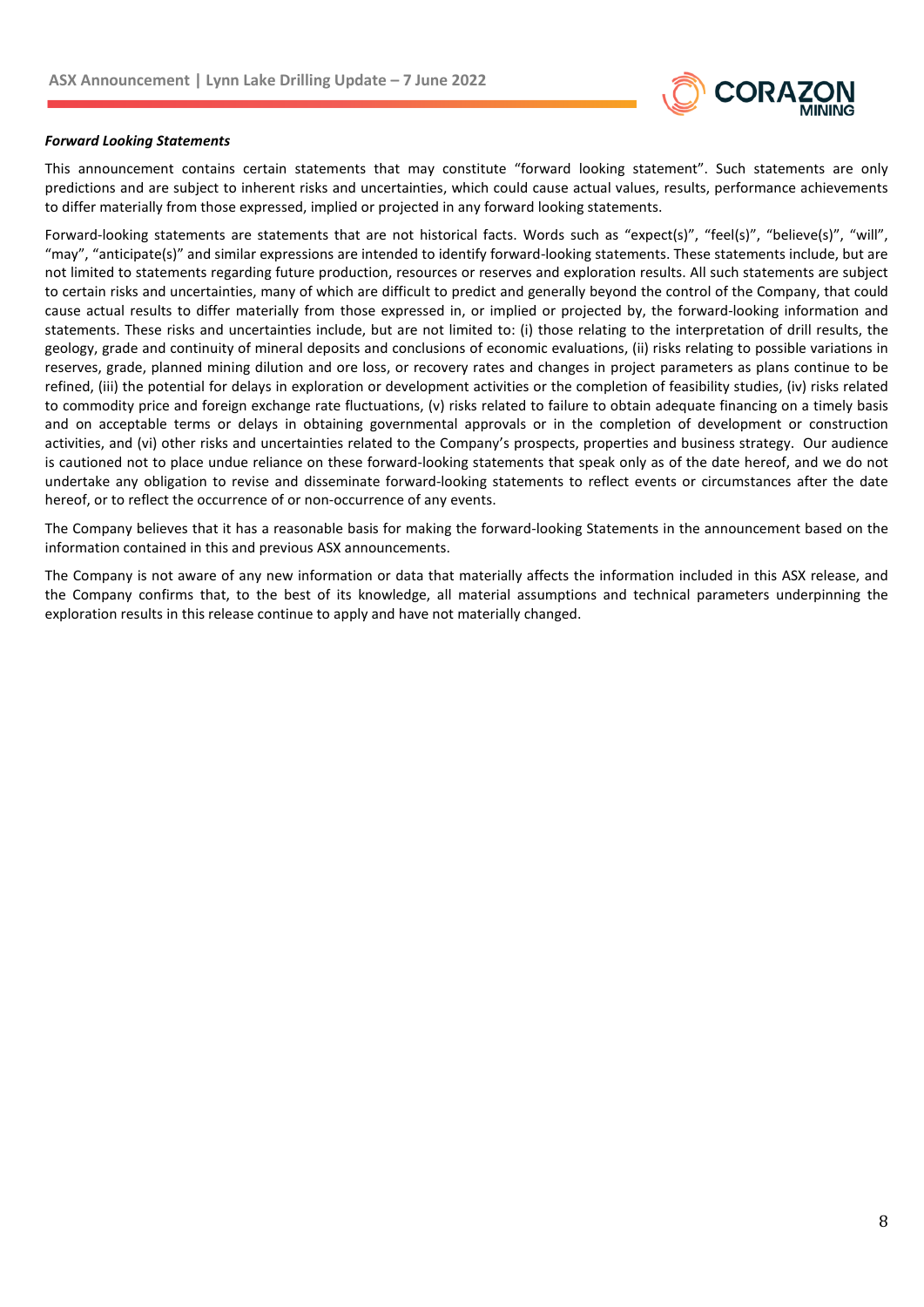| <b>Criteria</b> | <b>JORC Code explanation</b>                                                                                                                                 | <b>Commentary</b>                                                                                                                                                                                                                                                        |
|-----------------|--------------------------------------------------------------------------------------------------------------------------------------------------------------|--------------------------------------------------------------------------------------------------------------------------------------------------------------------------------------------------------------------------------------------------------------------------|
| <b>Sampling</b> | Nature and quality of sampling (eg cut channels, random                                                                                                      | Bore Hole (Down Hole) Electromagnetic Survey (DHEM)                                                                                                                                                                                                                      |
| techniques      | chips, or specific specialised industry standard<br>measurement tools appropriate to the minerals under<br>investigation, such as down hole gamma sondes, or | The sampling information (methodology) for this survey is provided in the<br>section titled "Other substantive exploration data" within this table.                                                                                                                      |
|                 | handheld XRF instruments, etc). These examples should<br>not be taken as limiting the broad meaning of sampling.                                             | This work program was completed and managed by British Columbia based<br>Canadian geophysical consultancy Initial Exploration Services Inc and<br>overseen on the Company's behalf by Dr Larry Hulbert and Martin St-Pierre (P.<br>Geophysicist).                        |
|                 |                                                                                                                                                              | <b>Drilling</b>                                                                                                                                                                                                                                                          |
|                 |                                                                                                                                                              | Half core is sampled on the basis of geology. Minimum sample interval of down<br>to 6cm has been completed, based on geological criteria. Generally sampling<br>completed is 1.0m through mineralised zones and a maximum of 1.5m<br>elsewhere. Not all core is sampled. |
|                 |                                                                                                                                                              | The drill core is cut using an industry standard core saw. Individual samples<br>are collected in labelled calico bags. Sample weights are typically between 2kg<br>and 5kg.                                                                                             |
|                 | Include reference to measures taken to ensure sample<br>representivity and the appropriate calibration of any<br>measurement tools or systems used.          | Downhole depths are identified and labelled by the drilling company on core-<br>blocks inserted in the core trays and reconciled by the Geologist in charge of<br>the program.                                                                                           |
|                 |                                                                                                                                                              | Sampling has been carried out using industry standard practices that are<br>appropriate for the style of mineralisation being tested.                                                                                                                                    |
|                 | Aspects of the determination of mineralisation that are<br>Material to the Public Report.                                                                    | Sampling has been undertaken with regards to defining the statistically<br>anomalous lower bounds of mineralisation for the style of mineralisation being<br>tested. The criteria used to define mineralisation and anomalous or significant                             |
|                 | In cases where 'industry standard' work has been done this<br>would be relatively simple (eg 'reverse circulation drilling                                   | mineralisation within the report is specified.                                                                                                                                                                                                                           |
|                 | was used to obtain 1 m samples from which 3 kg was                                                                                                           | Lynn Lake includes nickel, copper and cobalt sulphide mineralisation that has                                                                                                                                                                                            |

#### Section 1 Sampling Techniques and Data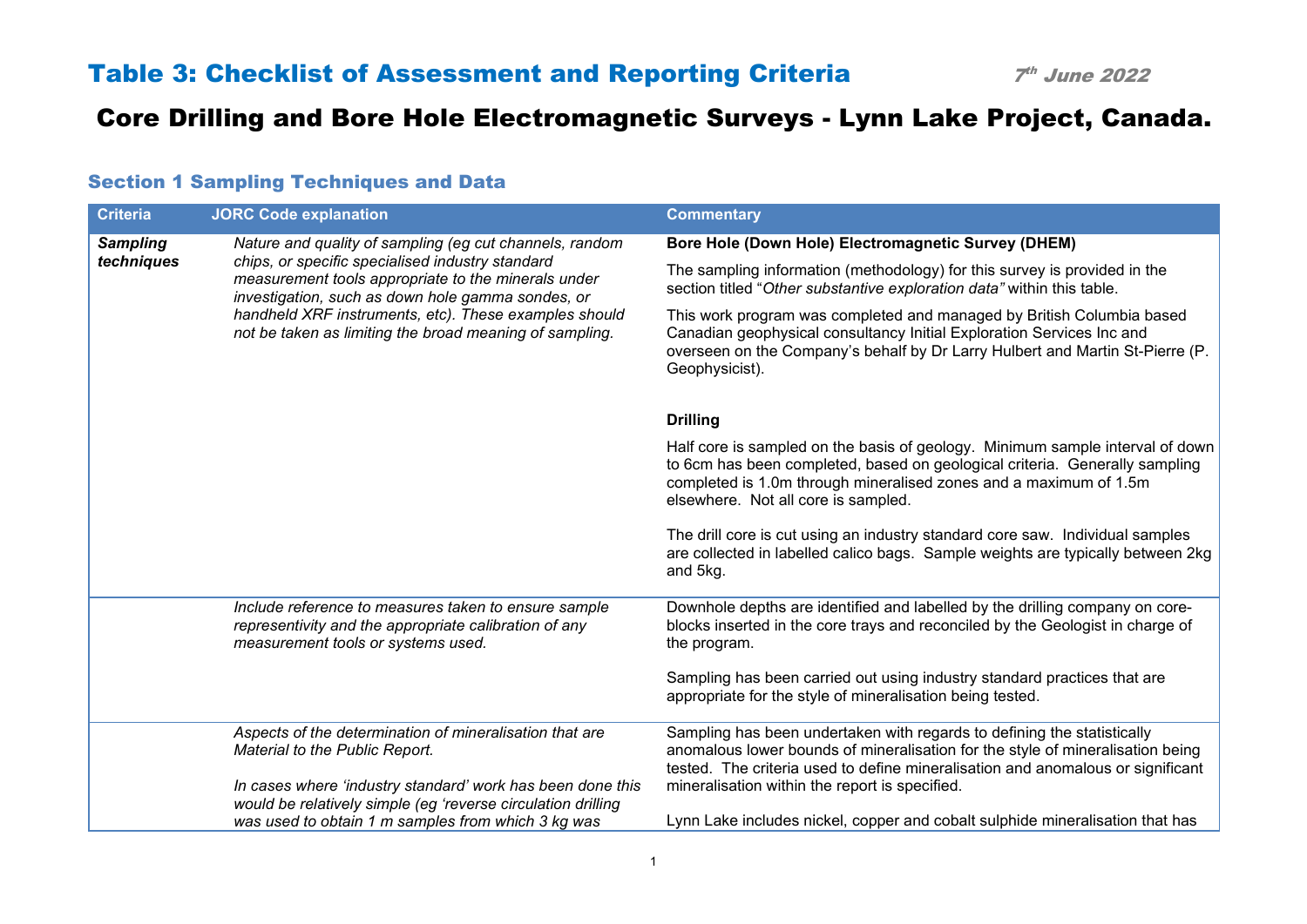| <b>Criteria</b>                 | <b>JORC Code explanation</b>                                                                                                                                                                                                                                                                                 | <b>Commentary</b>                                                                                                                                                                                                                                                                                                 |
|---------------------------------|--------------------------------------------------------------------------------------------------------------------------------------------------------------------------------------------------------------------------------------------------------------------------------------------------------------|-------------------------------------------------------------------------------------------------------------------------------------------------------------------------------------------------------------------------------------------------------------------------------------------------------------------|
|                                 | pulverised to produce a 30 g charge for fire assay'). In other<br>cases more explanation may be required, such as where<br>there is coarse gold that has inherent sampling problems.<br>Unusual commodities or mineralisation types (eg submarine<br>nodules) may warrant disclosure of detailed information | historically been mined and processed to metal concentrates. The<br>determination of mineralisation utilizes industry standard exploration techniques<br>and are defined within this table.                                                                                                                       |
| <b>Drilling</b><br>techniques   | Drill type (eg core, reverse circulation, open-hole hammer,<br>rotary air blast, auger, Bangka, sonic, etc) and details (eg<br>core diameter, triple or standard tube, depth of diamond<br>tails, face-sampling bit or other type, whether core is                                                           | NQ drill core is being undertaken by Vital Drilling Services from Ontario,<br>utilizing a skid mounted Boyles BBS 37. Rod lengths are 3m, with core run<br>lengths also of 3m.                                                                                                                                    |
|                                 | oriented and if so, by what method, etc).                                                                                                                                                                                                                                                                    | Depth capacity of this drill rig is approximately 900 metres                                                                                                                                                                                                                                                      |
| <b>Drill sample</b><br>recovery | Method of recording and assessing core and chip sample<br>recoveries and results assessed.                                                                                                                                                                                                                   | Recovery of the core drilling is typically excellent (+99%). Ground conditions<br>and core recovery at Lynn Lake are very good.                                                                                                                                                                                   |
|                                 | Measures taken to maximise sample recovery and ensure<br>representative nature of the samples.                                                                                                                                                                                                               | The drilling company takes responsibility for core recoveries, with instances of<br>core loss (poor recovery) being immediately reported to the supervising<br>geologist. Instances of poor core recovery are documented by the drilling<br>company and by the geologists/technicians during logging of the core. |
|                                 | Whether a relationship exists between sample recovery and<br>grade and whether sample bias may have occurred due to<br>preferential loss/gain of fine/coarse material.                                                                                                                                       | No sample bias has been observed. Areas adjected to historical mining<br>operations may be broken and core loss may occur drilling close to old stopes.                                                                                                                                                           |
| Logging                         | Whether core and chip samples have been geologically and<br>geotechnically logged to a level of detail to support                                                                                                                                                                                            | Core is geologically logged and tested for magnetic susceptibility &<br>conductivity.                                                                                                                                                                                                                             |
|                                 | appropriate Mineral Resource estimation, mining studies<br>and metallurgical studies.                                                                                                                                                                                                                        | Logging is conducted by a qualified geologist and to ensure consistency, is<br>overseen by the Company's Chief Geologist.                                                                                                                                                                                         |
|                                 |                                                                                                                                                                                                                                                                                                              | Logging is of a standard that supports appropriate Mineral Resource<br>estimations, mining studies and metallurgical studies to be undertaken.                                                                                                                                                                    |
|                                 | Whether logging is qualitative or quantitative in nature. Core<br>(or costean, channel, etc) photography.                                                                                                                                                                                                    | Core logging records both the qualitative and quantitative aspects of the<br>geology and mineralisation. Information recorded from logging are both<br>measurable and descriptive. This includes (but is not restricted to) recording of                                                                          |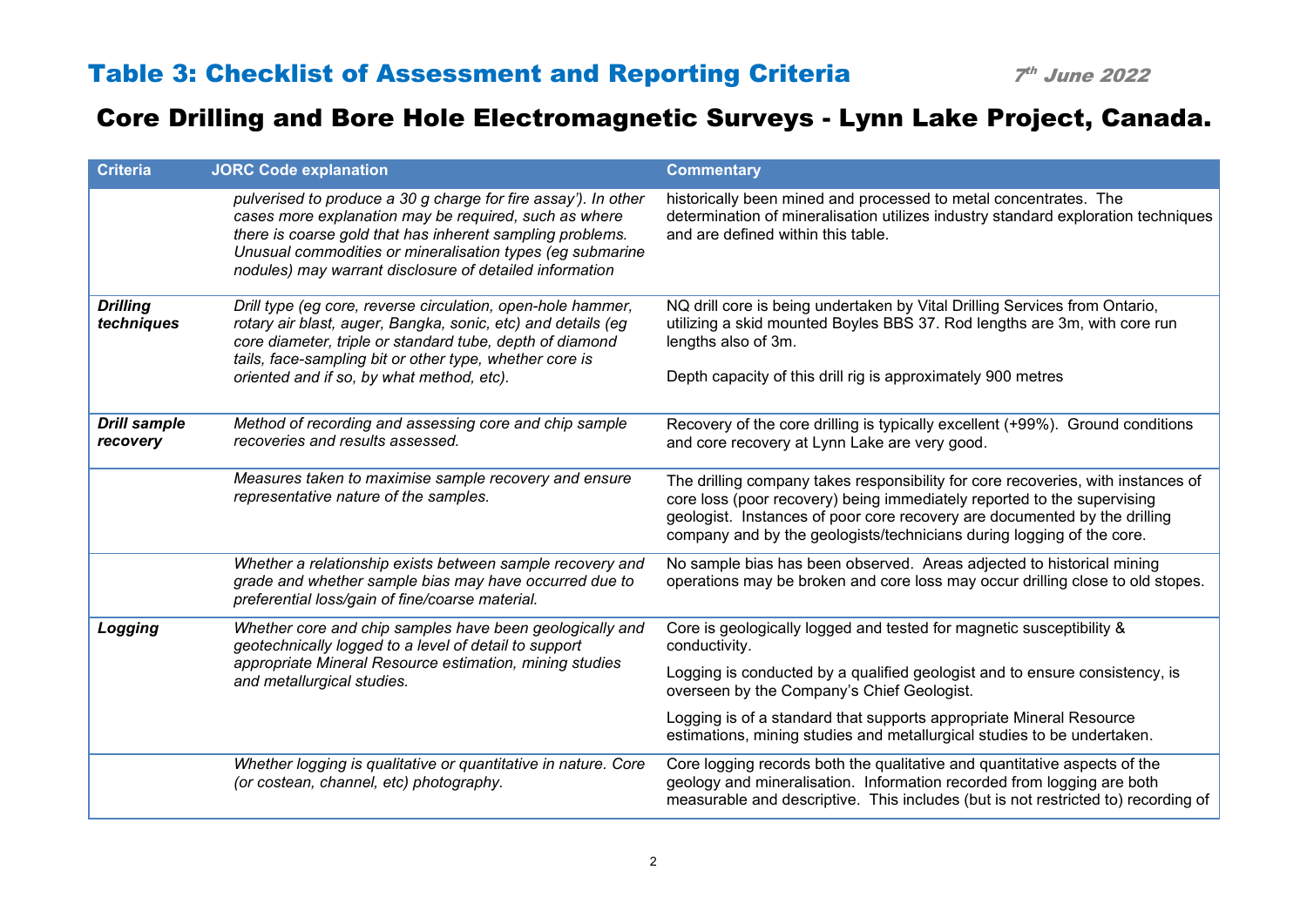| <b>Criteria</b>                                             | <b>JORC Code explanation</b>                                                                             | <b>Commentary</b>                                                                                                                                                                                                                                                                                                                                                                                                     |
|-------------------------------------------------------------|----------------------------------------------------------------------------------------------------------|-----------------------------------------------------------------------------------------------------------------------------------------------------------------------------------------------------------------------------------------------------------------------------------------------------------------------------------------------------------------------------------------------------------------------|
|                                                             |                                                                                                          | lithology, alteration, mineralogy, weathering characteristics, geotechnical and<br>structural features, textural and interpretive information.                                                                                                                                                                                                                                                                        |
|                                                             | The total length and percentage of the relevant intersections<br>logged.                                 | All drill holes are logged in full.                                                                                                                                                                                                                                                                                                                                                                                   |
| Sub-<br>sampling<br>techniques<br>and sample<br>preparation | If core, whether cut or sawn and whether quarter, half or all<br>core taken.                             | Drill core is cut and typically half core is taken as a sample for analysis.                                                                                                                                                                                                                                                                                                                                          |
|                                                             | If non-core, whether riffled, tube sampled, rotary split, etc<br>and whether sampled wet or dry.         | Not applicable for core drilling.                                                                                                                                                                                                                                                                                                                                                                                     |
|                                                             | For all sample types, the nature, quality and<br>appropriateness of the sample preparation technique.    | Samples are transported to Geoanalytical Laboratories in Saskatoon for<br>sample preparation, including total sample crushing and pulverising to 80%<br>passing 75 microns. Geoanalytical complete an initial analysis for nickel,<br>copper and cobalt using multielement analysis using ICP-MS with a 4 acid<br>digest (30 gram samples).                                                                           |
|                                                             |                                                                                                          | Based on the initial assay results from Geoanalytical, it is expected selected<br>samples will be forwarded to ACME Laboratories in Vancouver for additional<br>multielement analysis using ICP-MS with a 4 acid digest (30 gram samples). A<br>total of 37 elements are tested for (ACME method code AQ525).                                                                                                         |
|                                                             |                                                                                                          | Both Geoanalytical and ACME are accredited Canadian laboratories.                                                                                                                                                                                                                                                                                                                                                     |
|                                                             | Quality control procedures adopted for all sub-sampling<br>stages to maximise representivity of samples. | Quality control measures include sample duplicates (taken as an additional split<br>in the Lab from the coarse reject sample), CANMET certified reference<br>materials (standards) and silica blanks. Duplicates and silica blanks are<br>taken/inserted at a minimum of one in 30 samples. Standards are inserted at a<br>minimum rate of one in 30 samples, or at a greater frequency through<br>mineralised zones. |
|                                                             |                                                                                                          | Assay results at plus 1% nickel are repeated as "check assays" with the                                                                                                                                                                                                                                                                                                                                               |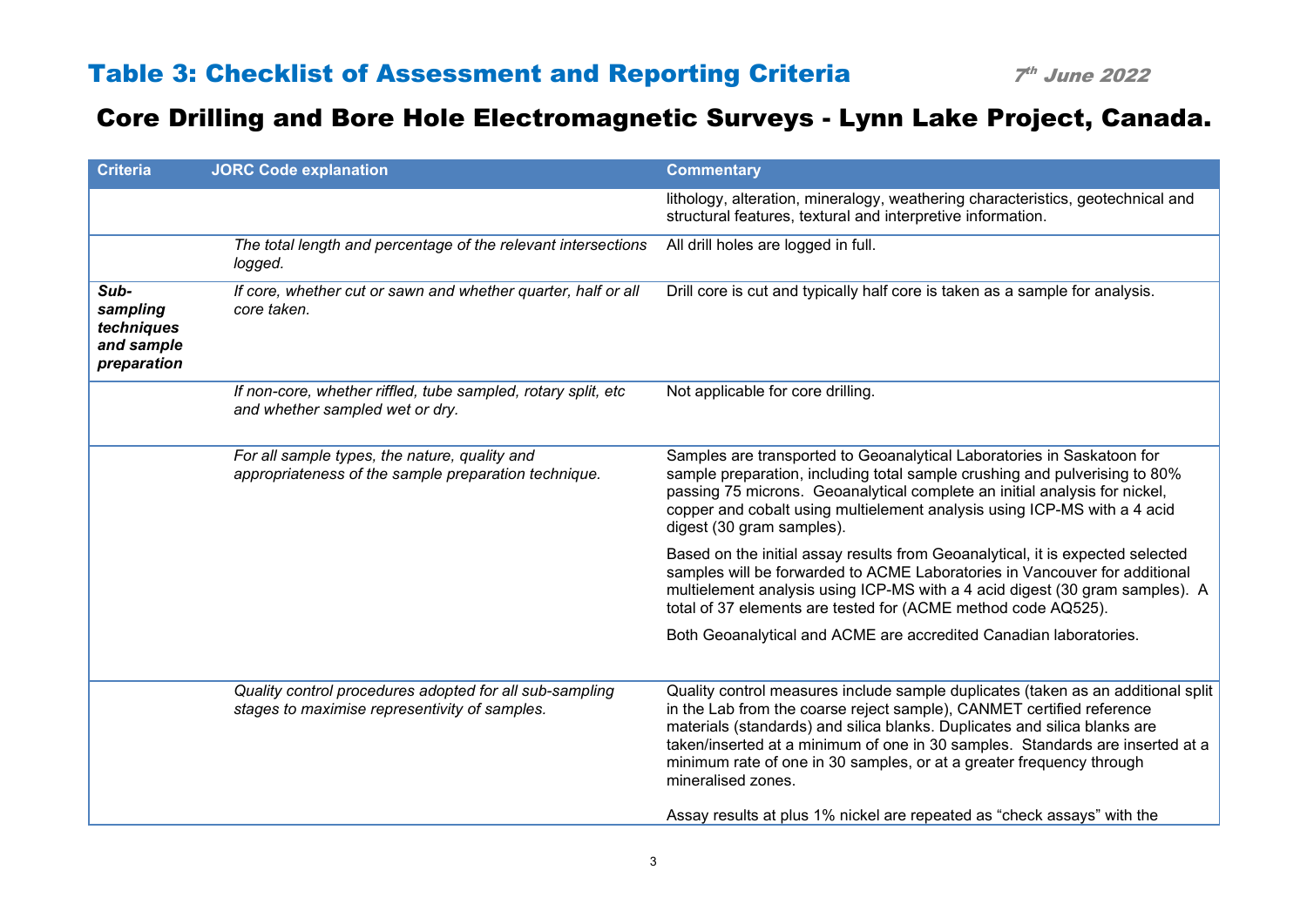| <b>Criteria</b>                                               | <b>JORC Code explanation</b>                                                                                                                                                                                                              | <b>Commentary</b>                                                                                                                                                                                                                                                        |
|---------------------------------------------------------------|-------------------------------------------------------------------------------------------------------------------------------------------------------------------------------------------------------------------------------------------|--------------------------------------------------------------------------------------------------------------------------------------------------------------------------------------------------------------------------------------------------------------------------|
|                                                               |                                                                                                                                                                                                                                           | inclusion of higher grade CANMET standards.                                                                                                                                                                                                                              |
|                                                               |                                                                                                                                                                                                                                           | The laboratory (Geoanalytical and ACME) also have their own duplicate, repeat<br>and standard testing protocols, with the results reported to the Company.                                                                                                               |
|                                                               |                                                                                                                                                                                                                                           | Sample security, shipment and transport is overseen by the senior geologist in<br>charge of the drilling program.                                                                                                                                                        |
|                                                               | Measures taken to ensure that the sampling is<br>representative of the in situ material collected, including for<br>instance results for field duplicate/second-half sampling.                                                            | Quality control measures include core duplicates (1/4 core),                                                                                                                                                                                                             |
|                                                               | Whether sample sizes are appropriate to the grain size of<br>the material being sampled.                                                                                                                                                  | Sample sizes are considered appropriate for the rock type and style of<br>mineralisation at Lynn Lake.                                                                                                                                                                   |
| <b>Quality of</b><br>assay data<br>and<br>laboratory<br>tests | The nature, quality and appropriateness of the assaying and<br>laboratory procedures used and whether the technique is                                                                                                                    | The analytical techniques used for Lynn Lake are considered appropriate for<br>the mineralisation type.                                                                                                                                                                  |
|                                                               | considered partial or total.                                                                                                                                                                                                              | Initial assaying for nickel, copper and cobalt is completed by Geoanalytical<br>Laboratories in Saskatoon multielement analysis using ICP-MS with a 4 acid<br>digest (30 gram samples).                                                                                  |
|                                                               |                                                                                                                                                                                                                                           | Additional selected samples may be transported to ACME Laboratories in<br>Vancouver for analysis. Analysis includes a multi-element analysis using ICP-<br>MS with a 4 acid digest (30 gram samples). A total of 37 elements are tested<br>for (ACME method code AQ525). |
|                                                               |                                                                                                                                                                                                                                           | Both Geoanalytical and ACME are accredited Canadian laboratories.                                                                                                                                                                                                        |
|                                                               |                                                                                                                                                                                                                                           |                                                                                                                                                                                                                                                                          |
|                                                               | For geophysical tools, spectrometers, handheld XRF<br>instruments, etc, the parameters used in determining the<br>analysis including instrument make and model, reading<br>times, calibrations factors applied and their derivation, etc. | A hand-held XRF is sometimes used for the purposes of assisting with mineral<br>identification. Such results are not reported.                                                                                                                                           |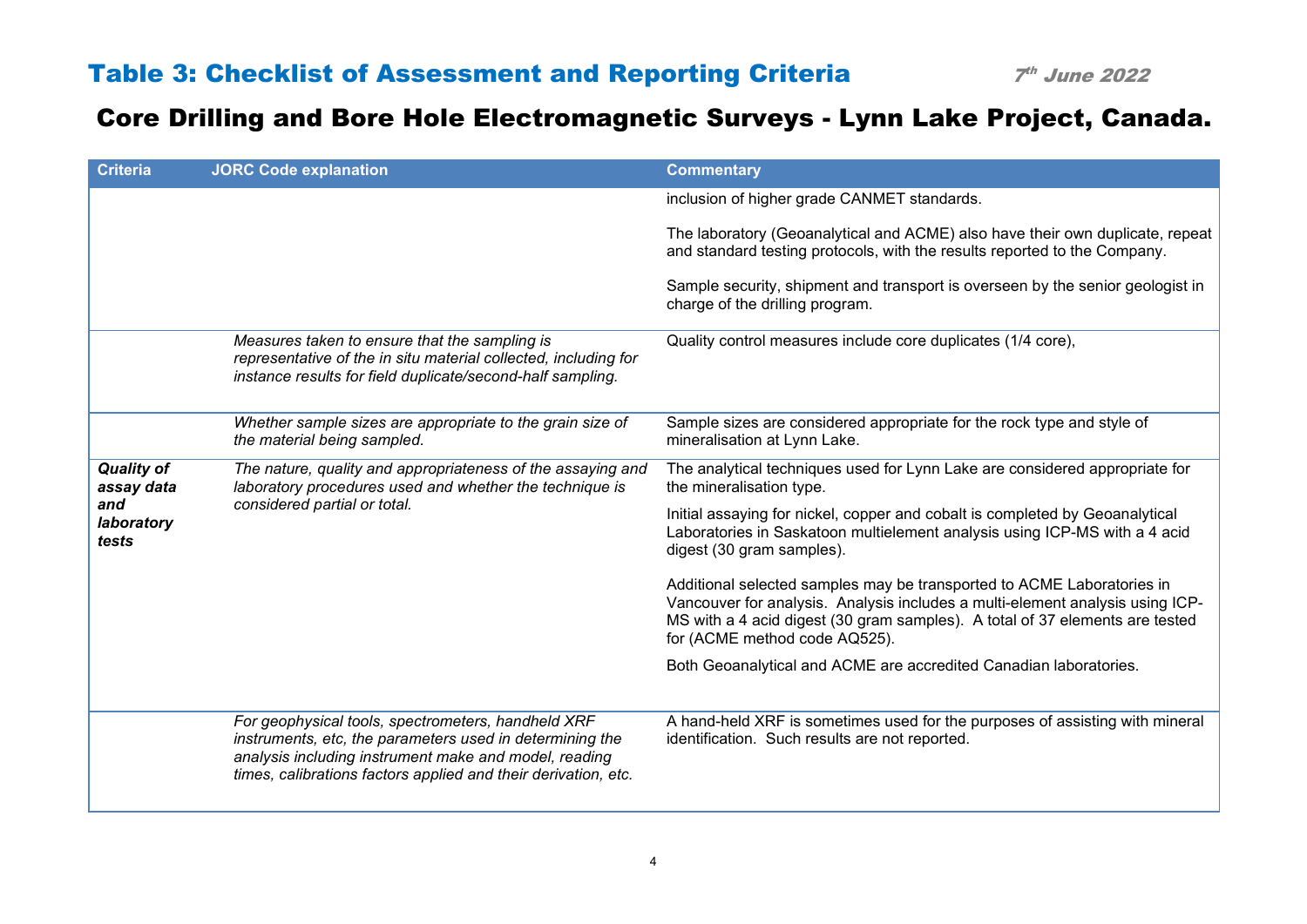| <b>Criteria</b>                                       | <b>JORC Code explanation</b>                                                                                                                                                                                          | <b>Commentary</b>                                                                                                                                                                                                                                                                                                                                                                                                     |
|-------------------------------------------------------|-----------------------------------------------------------------------------------------------------------------------------------------------------------------------------------------------------------------------|-----------------------------------------------------------------------------------------------------------------------------------------------------------------------------------------------------------------------------------------------------------------------------------------------------------------------------------------------------------------------------------------------------------------------|
|                                                       | Nature of quality control procedures adopted (eg standards,<br>blanks, duplicates, external laboratory checks) and whether<br>acceptable levels of accuracy (ie lack of bias) and precision<br>have been established. | Quality control measures include sample duplicates (taken as an additional split<br>in the Lab from the coarse reject sample), CANMET certified reference<br>materials (standards) and silica blanks. Duplicates and silica blanks are<br>taken/inserted at a minimum of one in 30 samples. Standards are inserted at a<br>minimum rate of one in 30 samples, or at a greater frequency through<br>mineralised zones. |
|                                                       |                                                                                                                                                                                                                       | The laboratory (Geoanalytical and ACME) also have their own duplicate, repeat<br>and standard testing protocols, with the results reported to the Company.                                                                                                                                                                                                                                                            |
|                                                       |                                                                                                                                                                                                                       | Sample security, shipment and transport is overseen by the senior geologist in<br>charge of the drilling program.                                                                                                                                                                                                                                                                                                     |
| <b>Verification</b><br>of sampling<br>and<br>assaying | The verification of significant intersections by either<br>independent or alternative company personnel.                                                                                                              | Drilling is being managed by a senior geologist with experience in deposits<br>consistent with the style of mineralisation at Lynn Lake. All work is overseen<br>by Corazon's consultant and nickel sulphide expert Dr Larry Hulbert.                                                                                                                                                                                 |
|                                                       |                                                                                                                                                                                                                       | The assay results are consistent with expectations from the geological logging.                                                                                                                                                                                                                                                                                                                                       |
|                                                       | The use of twinned holes.                                                                                                                                                                                             | The reported drill holes have not been twinned.                                                                                                                                                                                                                                                                                                                                                                       |
|                                                       | Documentation of primary data, data entry procedures, data<br>verification, data storage (physical and electronic) protocols.                                                                                         | All data is captured electronically on site and transferred to backup facilities.<br>All paper information is captured electronically and stored digitally and in paper<br>format.                                                                                                                                                                                                                                    |
|                                                       | Discuss any adjustment to assay data.                                                                                                                                                                                 | No adjustment to primary assaying has been undertaken. For reporting<br>significant intersections, all averaging over intervals is calculated on an<br>individual interval weighted average basis.                                                                                                                                                                                                                    |
| <b>Location of</b><br>data points                     | Accuracy and quality of surveys used to locate drill holes<br>(collar and down-hole surveys), trenches, mine workings                                                                                                 | Drill holes were positioned using a hand-held Garmin GPS with an assumed<br>accuracy of +5 metres and a Reflex Northfinder APS, with sub-metre.                                                                                                                                                                                                                                                                       |
|                                                       | and other locations used in Mineral Resource estimation.                                                                                                                                                              | Down-hole surveys were completed with a Gyro supplied and operated by the<br>Vital Drilling.                                                                                                                                                                                                                                                                                                                          |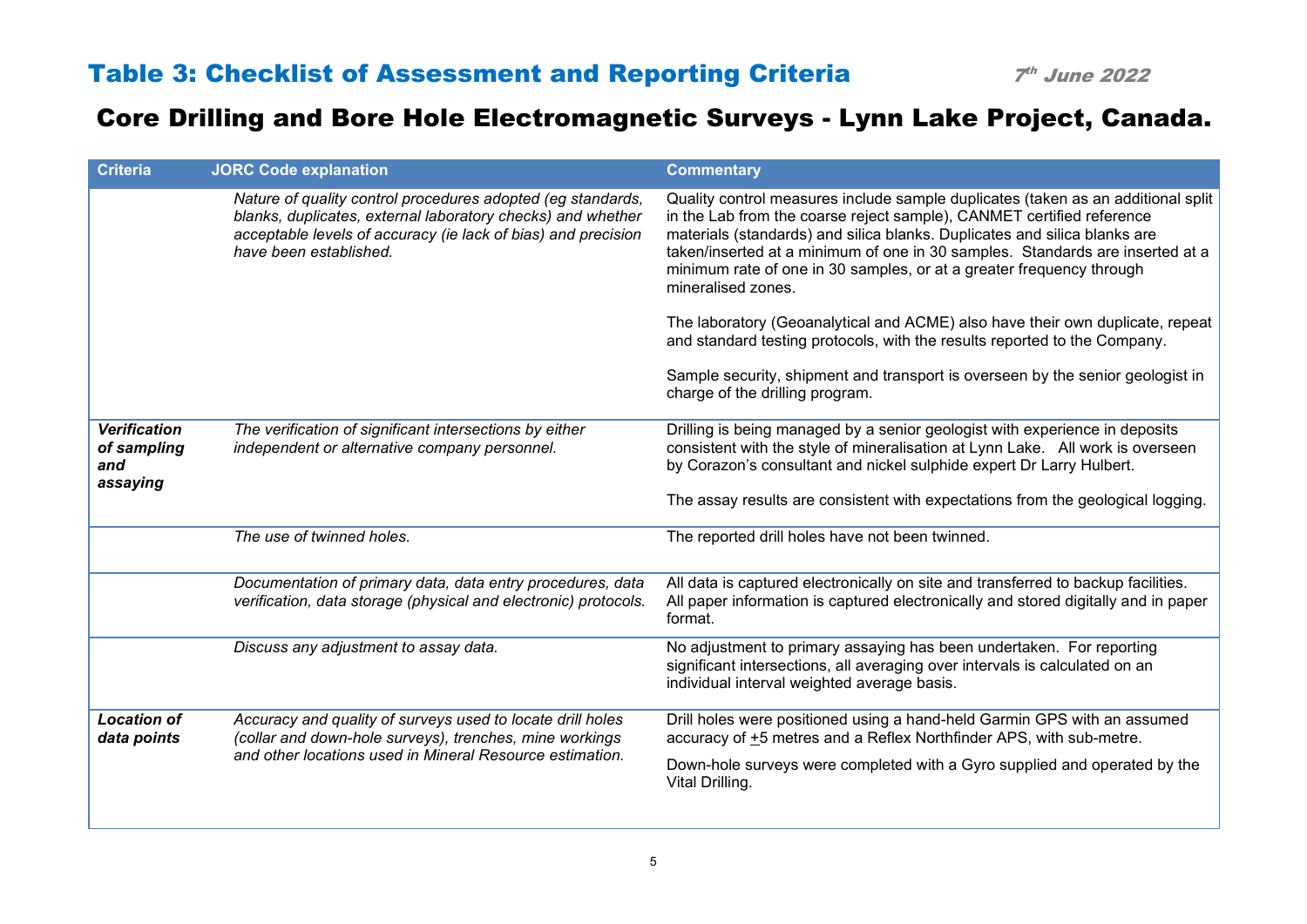| <b>Criteria</b>                            | <b>JORC Code explanation</b>                                                                                                                                                                                                          | <b>Commentary</b>                                                                                                                                                                                                                                                                                                                                                                                                                                                                                                                                                                        |
|--------------------------------------------|---------------------------------------------------------------------------------------------------------------------------------------------------------------------------------------------------------------------------------------|------------------------------------------------------------------------------------------------------------------------------------------------------------------------------------------------------------------------------------------------------------------------------------------------------------------------------------------------------------------------------------------------------------------------------------------------------------------------------------------------------------------------------------------------------------------------------------------|
|                                            | Specification of the grid system used.                                                                                                                                                                                                | The survey data is recorded in real-world co-ordinate system NAD 83 Zone 14.                                                                                                                                                                                                                                                                                                                                                                                                                                                                                                             |
|                                            | Quality and adequacy of topographic control.                                                                                                                                                                                          | Lynn Lake is an historical mining centre. All past drilling has been recorded by<br>surveyors on a Local Mine Grid. All drilling has been transformed to real-world<br>coordinate system NAD 83 Zone 14. The "Z-Values" for surface drilling have<br>been adjusted and pegged to the surface DTM provided by a 2008 VTEM<br>geophysical survey. All underground drilling has been corrected such that drill<br>holes have elevations defined by underground plans and sections, and<br>subsequently transformed to elevations defined by real-world coordinate<br>system NAD 83 Zone 14. |
|                                            |                                                                                                                                                                                                                                       | The Company considers the accuracy of the x, y and z coordinates of the<br>underground drilling to be very good. While the x and y coordinates for the<br>surface drilling are very good, a more accurate and up to date DTM is required<br>to define the z values.                                                                                                                                                                                                                                                                                                                      |
| <b>Data spacing</b><br>and<br>distribution | Data spacing for reporting of Exploration Results.                                                                                                                                                                                    | Drill holes are widely space and targeting areas of interest defined from<br>historical drilling, past mining and geophysical trends defined by Corazon<br>Mining Limited.                                                                                                                                                                                                                                                                                                                                                                                                               |
|                                            |                                                                                                                                                                                                                                       | This drilling is intended to identify areas of interest for future resource definition<br>drilling.                                                                                                                                                                                                                                                                                                                                                                                                                                                                                      |
|                                            | Whether the data spacing and distribution is sufficient to<br>establish the degree of geological and grade continuity<br>appropriate for the Mineral Resource and Ore Reserve<br>estimation procedure(s) and classifications applied. | This exploration is reconnaissance in nature and as such will not result in the<br>immediate definition of a mineral resource estimation.                                                                                                                                                                                                                                                                                                                                                                                                                                                |
|                                            | Whether sample compositing has been applied.                                                                                                                                                                                          | No compositing was applied.                                                                                                                                                                                                                                                                                                                                                                                                                                                                                                                                                              |
| <b>Orientation</b><br>of data in           | Whether the orientation of sampling achieves unbiased<br>sampling of possible structures and the extent to which this                                                                                                                 | Drill holes are widely space and targeted at individual areas of interest and<br>geophysical anomalies.                                                                                                                                                                                                                                                                                                                                                                                                                                                                                  |
| relation to<br>geological<br>structure     | is known, considering the deposit type.                                                                                                                                                                                               | Azimuths and dips are variable, dependent on the targets being tested. Drilling<br>attempts to intersect the targets normal to the assumed dominant trend.<br>Positioning and targeting of drilling around historical workings also needs to<br>consider access complexities and the targeting of drill holes such that voids are<br>avoided.                                                                                                                                                                                                                                            |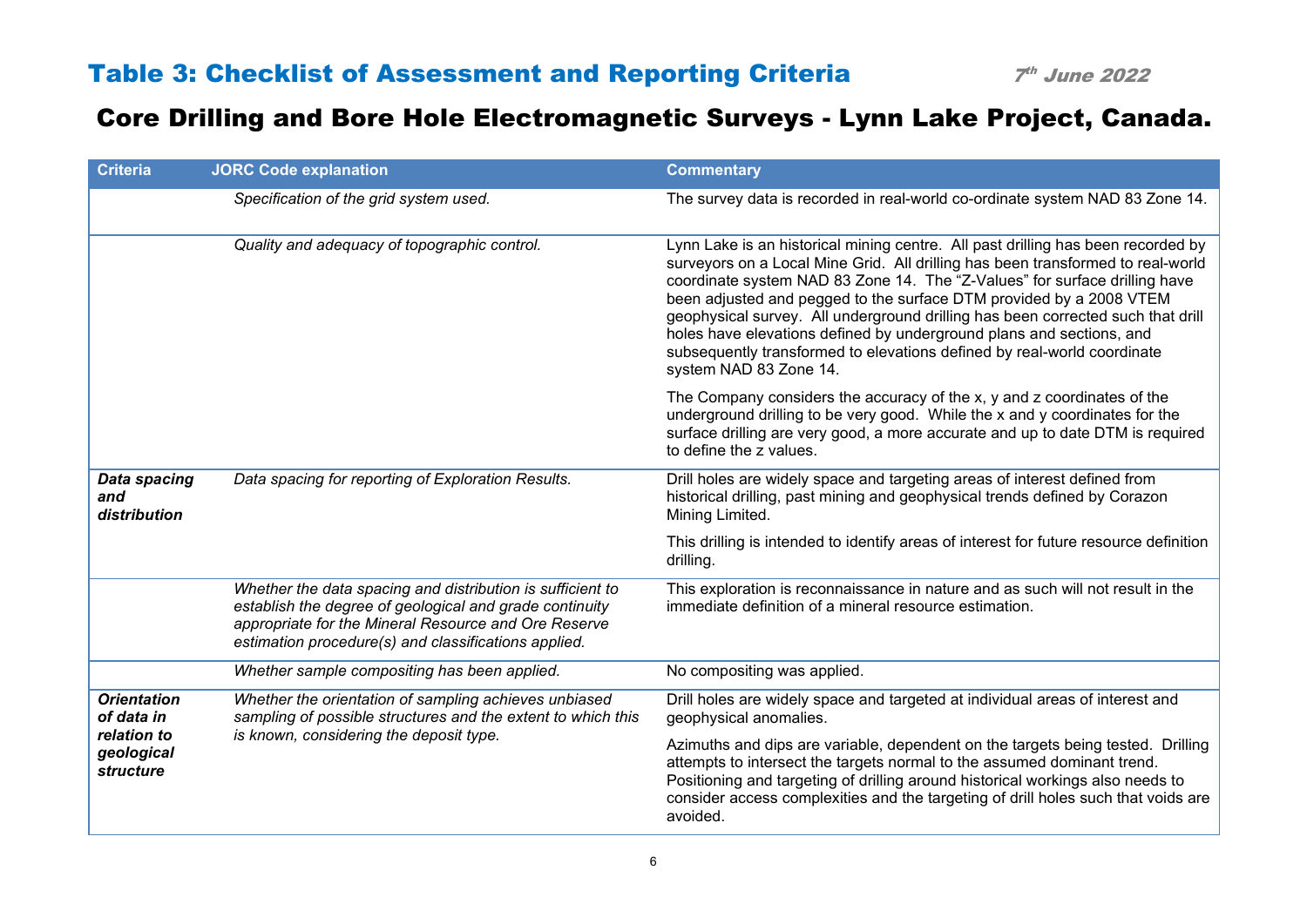| <b>Criteria</b>             | <b>JORC Code explanation</b>                                                                                               | <b>Commentary</b>                                                                                                                                                                                                                                                                                                                                                     |
|-----------------------------|----------------------------------------------------------------------------------------------------------------------------|-----------------------------------------------------------------------------------------------------------------------------------------------------------------------------------------------------------------------------------------------------------------------------------------------------------------------------------------------------------------------|
|                             |                                                                                                                            | The Lynn Lake deposit are described as "pipe-like bodies" that can be<br>influenced by controlling structures.                                                                                                                                                                                                                                                        |
|                             |                                                                                                                            | The 'form' of the mineralised bodies within the Fraser Lake Complex is less<br>defined. Drilling to date supports concentrations of sulphide proximal to<br>sedimentary xenoliths and interpreted structures. Gravitational accumulation<br>of sulphide minerals is also documented. Pipe-like feeder bodies have yet to<br>be defined.                               |
|                             |                                                                                                                            | There is no data that supports a bias for the sampling has been established.                                                                                                                                                                                                                                                                                          |
|                             | If the relationship between the drilling orientation and the<br>orientation of key mineralised structures is considered to | The is widely spaced and the orientation of drilling and key mineralised<br>structures is not considered to have introduced a sampling bias.                                                                                                                                                                                                                          |
|                             | have introduced a sampling bias, this should be assessed<br>and reported if material.                                      | The Lynn Lake deposit are described as "pipe-like bodies" that can be<br>influenced by controlling structures. Drilling for the reported program attempts<br>to test areas adjacent to historical infrastructure and mining. Reported<br>mineralised intervals may not be defined as "true widths". Where possible,<br>information regarding true widths is provided. |
| <b>Sample</b><br>security   | The measures taken to ensure sample security.                                                                              | Sample security on site is overseen by the senior geologist in charge of the<br>drilling program.                                                                                                                                                                                                                                                                     |
|                             |                                                                                                                            | Individual samples are collected in plastic bags, before being bundled together<br>into sealed in large PVC bags and sealed with security tags for transport to the<br>laboratory via a recognised freight service.                                                                                                                                                   |
| <b>Audits or</b><br>reviews | The results of any audits or reviews of sampling techniques<br>and data.                                                   | Industry standard duplicate sampling and submission of certified blank and<br>standard samples have been undertaken.                                                                                                                                                                                                                                                  |
|                             |                                                                                                                            | At this stage, no audits or reviews have been conducted.                                                                                                                                                                                                                                                                                                              |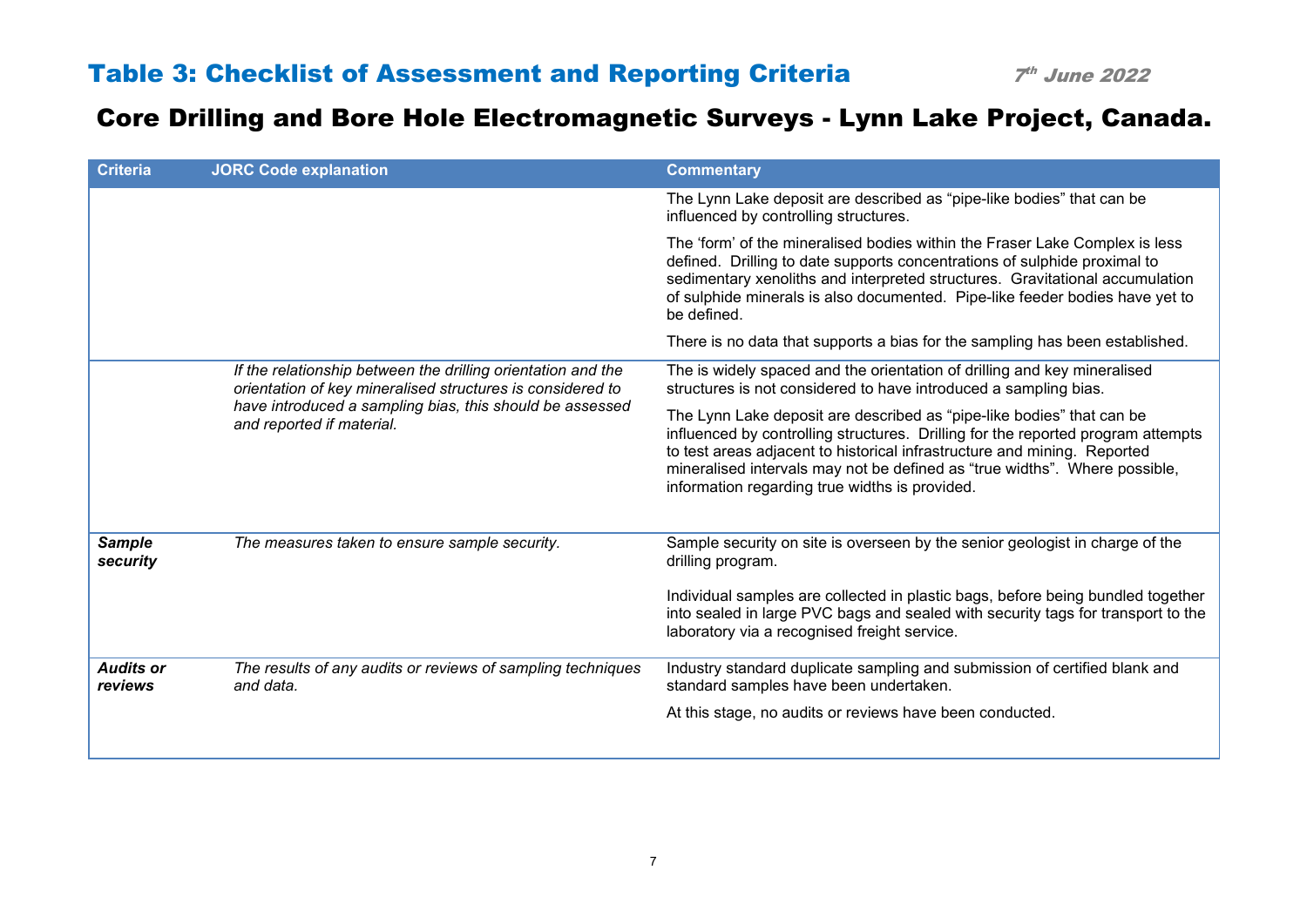#### Section 2 Reporting of Exploration Results

(Criteria listed in the preceding section also apply to this section.)

| <b>Criteria</b>                                | <b>JORC Code explanation</b>                                                                                                                                        | <b>Commentary</b>                                                                                                                                                                                                                                                                                                                                                                       |
|------------------------------------------------|---------------------------------------------------------------------------------------------------------------------------------------------------------------------|-----------------------------------------------------------------------------------------------------------------------------------------------------------------------------------------------------------------------------------------------------------------------------------------------------------------------------------------------------------------------------------------|
| <b>Mineral</b><br>tenement and                 | Type, reference name/number, location and ownership<br>including agreements or material issues with third parties                                                   | The claims that make up the Lynn Lake Project are 100% owned by Corazon<br>Mining Limited.                                                                                                                                                                                                                                                                                              |
| land tenure<br>status                          | such as joint ventures, partnerships, overriding royalties,<br>native title interests, historical sites, wilderness or national<br>park and environmental settings. | Corazon Mining works with First Nation groups and several government<br>organizations responsible for mining and the environment. Work Permits are<br>currently in place for land-based drilling.                                                                                                                                                                                       |
|                                                | The security of the tenure held at the time of reporting along<br>with any known impediments to obtaining a licence to<br>operate in the area.                      | The tenure includes multiple Mineral Claims, within the historical mining centre,<br>as defined by the Provincial Government of Manitoba. All claims are currently<br>in good standing.                                                                                                                                                                                                 |
|                                                |                                                                                                                                                                     | Work Permits are in place for the work being completed. There are no<br>impediments in maintaining Corazon's rights over this project.                                                                                                                                                                                                                                                  |
| <b>Exploration</b><br>done by other<br>parties | Acknowledgment and appraisal of exploration by other<br>parties.                                                                                                    | Where exploration has been completed by other parties, those parties have<br>been referenced in this document or within previous ASX announcements by<br>the Company. In particular refer to CZN ASX announcement dated 11 April<br>2016.                                                                                                                                               |
|                                                |                                                                                                                                                                     | Lynn Lake is an historical mining centre, discovered in the late 1940's,<br>explored and operated as a mine by the company Sherritt Gordon up until<br>1976. Subsequent to mine closure, the tenure has been in part owned by<br>multiple parties. Corazon has consolidated the mining centre and all<br>prospective exploration ground, for the first time since mine closure in 1976. |
| Geology                                        | Deposit type, geological setting and style of mineralisation.                                                                                                       | Greenstone hosted magmatic nickel-copper-cobalt sulphide deposits<br>associated within mafic/ultramafic intrusives (gabbro related).                                                                                                                                                                                                                                                    |
|                                                |                                                                                                                                                                     | Volcanogenic massive sulphide (VMS) deposits also exist in the project area.<br>These are zinc dominant, with lesser amounts of lead, copper, silver and gold.                                                                                                                                                                                                                          |
| <b>Drill hole</b><br><b>Information</b>        | A summary of all information material to the understanding<br>of the exploration results including a tabulation of the                                              | Survey data presented in real-world grid system NAD 83 Zone 14. Down-hole<br>survey information is not considered material and has not been provided.                                                                                                                                                                                                                                   |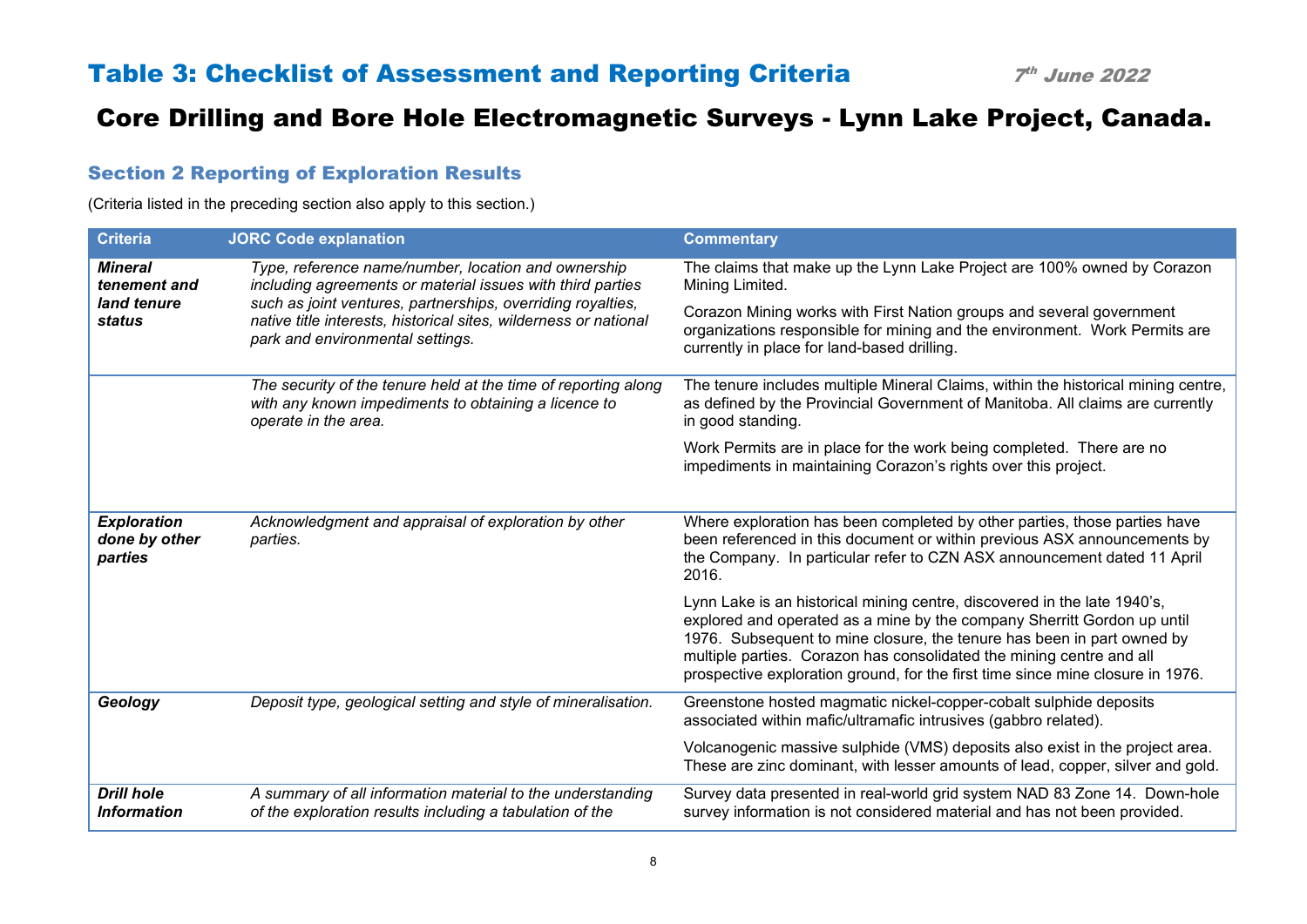| <b>Criteria</b>            | <b>JORC Code explanation</b>                                                                                                                                                                                                                                | <b>Commentary</b>                                                                                                                                                                                                                               |                                                                                                                          |           |        |          |            |        |  |
|----------------------------|-------------------------------------------------------------------------------------------------------------------------------------------------------------------------------------------------------------------------------------------------------------|-------------------------------------------------------------------------------------------------------------------------------------------------------------------------------------------------------------------------------------------------|--------------------------------------------------------------------------------------------------------------------------|-----------|--------|----------|------------|--------|--|
|                            | following information for all Material drill holes:<br>o easting and northing of the drill hole collar<br>$\circ$ elevation or RL (Reduced Level – elevation above sea                                                                                      | Drill hole collar survey data pertaining to this report are presented in the table<br>below.                                                                                                                                                    |                                                                                                                          |           |        |          |            |        |  |
|                            | level in metres) of the drill hole collar<br>$\circ$ dip and azimuth of the hole                                                                                                                                                                            | Hole ID                                                                                                                                                                                                                                         | East_UTM                                                                                                                 | North_UTM | $RL_m$ | UTM_Azim | <b>Dip</b> | EOH(m) |  |
|                            | $\circ$ down hole length and interception depth<br>$\circ$ hole length.                                                                                                                                                                                     | FLC-2022-041                                                                                                                                                                                                                                    | 370927                                                                                                                   | 6295816   | 361    | 043      | 80         | 606    |  |
|                            |                                                                                                                                                                                                                                                             | FLC-2022-042                                                                                                                                                                                                                                    | 372464                                                                                                                   | 6297256   | 360    | 224      | 83         | 699    |  |
|                            |                                                                                                                                                                                                                                                             | FLC-2022-045                                                                                                                                                                                                                                    | 369108                                                                                                                   | 6296208   | 343    | 308      | 79         | 618    |  |
|                            |                                                                                                                                                                                                                                                             | Coordinate system NAD 83 Zone 14N.                                                                                                                                                                                                              |                                                                                                                          |           |        |          |            |        |  |
|                            | If the exclusion of this information is justified on the basis<br>that the information is not Material and this exclusion does<br>not detract from the understanding of the report, the<br>Competent Person should clearly explain why this is the<br>case. | Material information not included in the table above includes the "down hole"<br>length and interception depth". This information has been provided in table<br>form in the body of the announcement.                                           |                                                                                                                          |           |        |          |            |        |  |
|                            |                                                                                                                                                                                                                                                             | Downhole survey data is not reported within and is not considered material to<br>this report.                                                                                                                                                   |                                                                                                                          |           |        |          |            |        |  |
|                            |                                                                                                                                                                                                                                                             | Reported mineralised intervals may not be defined as "true widths". Where<br>possible, information regarding true widths is provided.                                                                                                           |                                                                                                                          |           |        |          |            |        |  |
| <b>Data</b><br>aggregation | In reporting Exploration Results, weighting averaging<br>techniques, maximum and/or minimum grade truncations                                                                                                                                               |                                                                                                                                                                                                                                                 | No data aggregation has been reported in this announcement and no<br>adjustment to primary assaying has been undertaken. |           |        |          |            |        |  |
| methods                    | (eg cutting of high grades) and cut-off grades are usually<br>Material and should be stated.                                                                                                                                                                | For reporting significant intersections, all averaging over intervals is calculated<br>on an individual interval weighted average basis. Parametres and criteria for<br>calculating intervals are defined within the notes of tables presented. |                                                                                                                          |           |        |          |            |        |  |
|                            |                                                                                                                                                                                                                                                             | Individual nickel grades are presented on the drill hole section provided within<br>the report.                                                                                                                                                 |                                                                                                                          |           |        |          |            |        |  |
|                            |                                                                                                                                                                                                                                                             |                                                                                                                                                                                                                                                 |                                                                                                                          |           |        |          |            |        |  |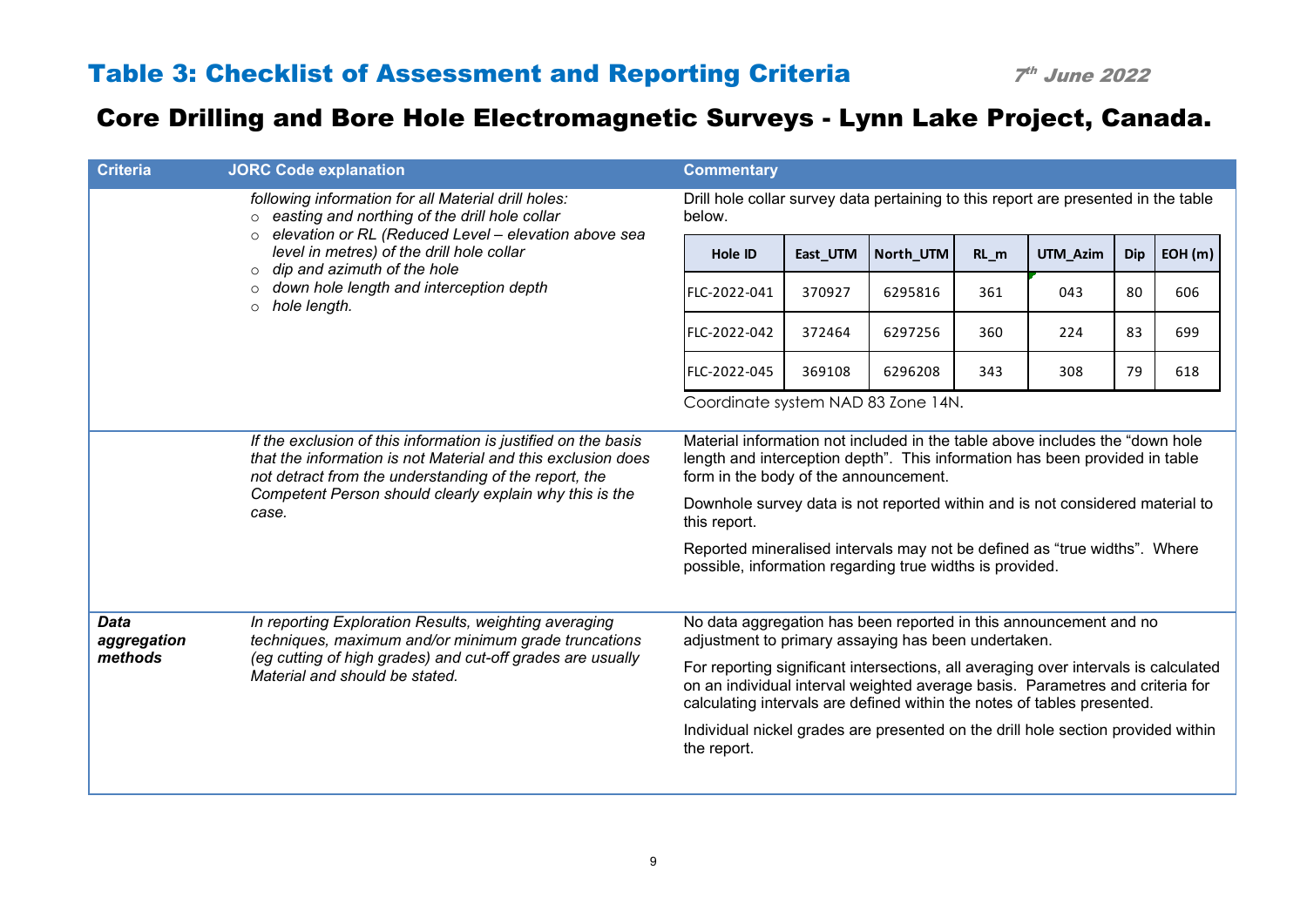| <b>Criteria</b>                                                 | <b>JORC Code explanation</b>                                                                                                                                                       | <b>Commentary</b>                                                                                                                                                                                                                                                                                                                                                           |
|-----------------------------------------------------------------|------------------------------------------------------------------------------------------------------------------------------------------------------------------------------------|-----------------------------------------------------------------------------------------------------------------------------------------------------------------------------------------------------------------------------------------------------------------------------------------------------------------------------------------------------------------------------|
|                                                                 | Where aggregate intercepts incorporate short lengths of<br>high grade results and longer lengths of low grade results,<br>the procedure used for such aggregation should be stated | All averaging over intervals is calculated on an individual interval weighted<br>average basis from the primary (initial) assay data. No bottom-cuts or top-cuts<br>have been applied.                                                                                                                                                                                      |
|                                                                 | and some typical examples of such aggregations should be<br>shown in detail.                                                                                                       | Parametres and criteria for calculating intervals are defined within the notes of<br>tables presented.                                                                                                                                                                                                                                                                      |
|                                                                 | The assumptions used for any reporting of metal equivalent<br>values should be clearly stated.                                                                                     | Metal equivalent values are not reported.                                                                                                                                                                                                                                                                                                                                   |
| <b>Relationship</b>                                             | These relationships are particularly important in the                                                                                                                              | Typical Lynn Lake Ni-Cu-Co Magmatic Sulphide Deposits                                                                                                                                                                                                                                                                                                                       |
| between<br>mineralisation<br>widths and<br>intercept<br>lengths | reporting of Exploration Results.                                                                                                                                                  | Known nickel-copper-cobalt magmatic sulphide deposits in the Lynn Lake<br>Mining Centre are typically "pipe-like" in form, averaging between 80m and<br>120m in strike, 30m to 60m in width and with vertical extents of 100's of<br>metres. The historically mined deposits in the Lynn Lake area have been<br>developed to a maximum depth of approximately 1,100 metres. |
|                                                                 |                                                                                                                                                                                    | Multiple sulphide pipe-like deposits have been identified and mined in the Lynn<br>Lake area. The core of these bodies can be massive sulphide bodies or<br>sulphide breccia bodies, grading out in sulphide intensity to weakly<br>disseminated at the margins.                                                                                                            |
|                                                                 |                                                                                                                                                                                    | The 'form' of the mineralised bodies within the Fraser Lake Complex is less<br>defined. Drilling to date supports concentrations of sulphide proximal to<br>sedimentary xenoliths and interpreted structures. Gravitational accumulation<br>of sulphide minerals is also widely observed. Pipe-like feeder bodies within the<br>Fraser Lake system have yet to be defined.  |
|                                                                 | If the geometry of the mineralisation with respect to the drill<br>hole angle is known, its nature should be reported.                                                             | Azimuths and dips of the drill holes are variable, dependent on the targets<br>being tested.                                                                                                                                                                                                                                                                                |
|                                                                 |                                                                                                                                                                                    | The Lynn Lake deposit are described as "pipe-like bodies" that can be<br>influenced by controlling structures. Drilling for the reported program attempts<br>to test areas adjacent to historical infrastructure and mining. Reported<br>mineralised intervals may not be defined as "true widths". Where possible,<br>information regarding true widths is provided.       |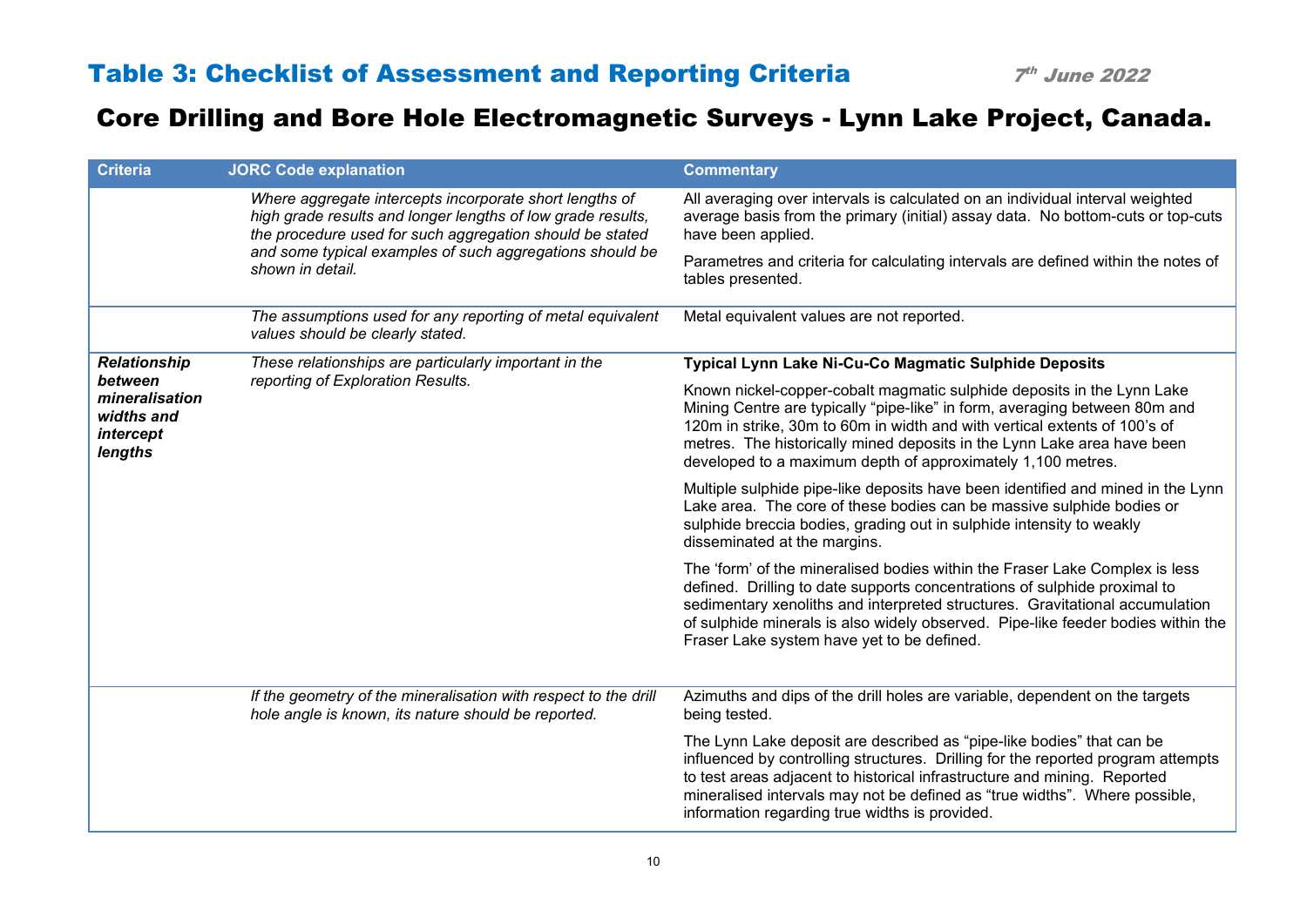| <b>Criteria</b>              | <b>JORC Code explanation</b>                                                                                                                                                                                                                                                    | <b>Commentary</b>                                                                                                                                                                                                                                 |
|------------------------------|---------------------------------------------------------------------------------------------------------------------------------------------------------------------------------------------------------------------------------------------------------------------------------|---------------------------------------------------------------------------------------------------------------------------------------------------------------------------------------------------------------------------------------------------|
|                              |                                                                                                                                                                                                                                                                                 |                                                                                                                                                                                                                                                   |
|                              | If it is not known and only the down hole lengths are<br>reported, there should be a clear statement to this effect (eg<br>'down hole length, true width not known').                                                                                                           | This report identifies the down hole lengths of mineralisation intersected in the<br>drilling. Reference within the body of the report may define interpreted true<br>widths of mineralisation.                                                   |
| <b>Diagrams</b>              | Appropriate maps and sections (with scales) and tabulations<br>of intercepts should be included for any significant discovery<br>being reported. These should include, but not be limited to a<br>plan view of drill hole collar locations and appropriate<br>sectional views.  | Appropriate diagrams have been included in the announcement.                                                                                                                                                                                      |
| <b>Balanced</b><br>reporting | Where comprehensive reporting of all Exploration Results is<br>not practicable, representative reporting of both low and<br>high grades and/or widths should be practiced to avoid<br>misleading reporting of Exploration Results.                                              | This report tables results of the interpreted mineralised zone intersected by the<br>drilling. Results include the broad lower-grade interval as well as narrow high-<br>grade intervals.                                                         |
|                              |                                                                                                                                                                                                                                                                                 | Parametres and criteria for calculating intervals are defined within the notes of<br>tables presented.                                                                                                                                            |
|                              |                                                                                                                                                                                                                                                                                 |                                                                                                                                                                                                                                                   |
| <b>Other</b><br>substantive  | Other exploration data, if meaningful and material, should be<br>reported including (but not limited to): geological                                                                                                                                                            | <b>Historical Exploration and Mining Data</b>                                                                                                                                                                                                     |
| exploration<br>data          | observations; geophysical survey results; geochemical<br>survey results; bulk samples - size and method of<br>treatment; metallurgical test results; bulk density,<br>groundwater, geotechnical and rock characteristics;<br>potential deleterious or contaminating substances. | The Lynn Lake project has been explored for more than 75 years and was<br>mined for more than 24 years. There exists an enormous amount of historical<br>data available to the company.                                                           |
|                              |                                                                                                                                                                                                                                                                                 | This announcement only contains results for the current exploration program at<br>Lynn Lake. Historical exploration results and mining data are referenced if<br>considered material to this announcement.                                        |
|                              |                                                                                                                                                                                                                                                                                 | <b>DHEM Geophysical Surveys</b>                                                                                                                                                                                                                   |
|                              |                                                                                                                                                                                                                                                                                 | This work program was completed and managed by British Columbia based<br>Canadian geophysical consultancy Initial Exploration Services Inc and<br>overseen on the Company's behalf by Dr Larry Hulbert and Martin St-Pierre (P.<br>Geophysicist). |